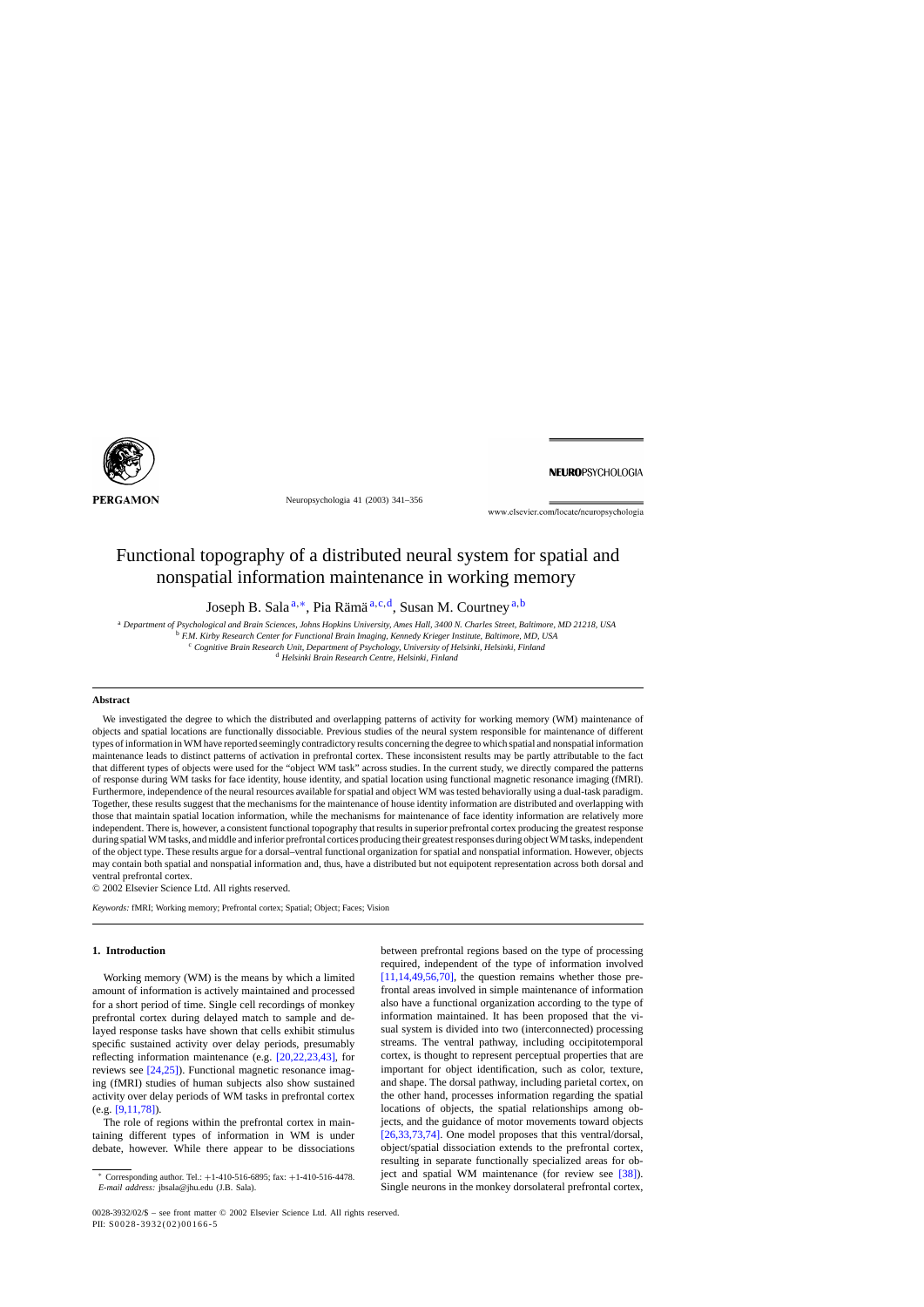near the posterior end of the principal sulcus, have been shown to exhibit spatially selective delay-related activity during visuospatial delayed response tasks (e.g. [\[20,23,37\]\).](#page-13-0) In contrast, neurons in the inferior convexity in the ventrolateral prefrontal cortex that do not respond during spatial delayed response tasks, do often respond selectively to textures, shapes, and faces, and respond best to stimuli presented foveally. Neurons of this sort are very seldom found in the principal sulcus. These neurons often have sustained stimulus-selective activity in object–response association tasks and even in tasks that do not have a required memory or response component [\(\[47,77\],](#page-14-0) review in [\[38\]\).](#page-14-0)

Behavioral deficits resulting from lesions in both humans and monkeys also suggest a different neuroanatomical organization for spatial and nonspatial WM. In monkeys, lesions of cortex within the posterior portion of the principal sulcus impair spatial WM but not object WM [\[21,41,52,53\]. R](#page-13-0)esults from lesions of ventral prefrontal cortex (the inferior convexity) can impair performance on both spatial and object WM tasks, although the nature and duration of the deficits is unclear [\[38,42,66\].](#page-14-0) In humans, a recent report described a patient with a lesion of the right superior prefrontal cortex that showed a selective deficit for spatial WM. This patient had no impairment of verbal or object WM and no visual perceptual or attention deficit [\[7\].](#page-13-0) A different individual patient with a lesion restricted to inferior lateral prefrontal cortex who had a selective deficit for nonspatial WM has also been reported [\[5\].](#page-13-0) Transient "lesions" induced by repetitive transcranial magnetic stimulation in humans demonstrated a double dissociation, with dorsal medial stimulation (near the superior frontal sulcus (SFS)) producing selective impairment of a spatial WM task and ventral lateral stimulation producing selective impairment of a face WM task [\[45\].](#page-14-0)

Accordingly, many imaging studies in humans have shown that the ventral prefrontal cortex, such as the inferior and middle frontal gyri (IFG/MFG), is most consistently activated during WM for faces [\[11\], o](#page-13-0)bjects other than faces [\[6,39,67\],](#page-13-0) and verbal information [\[3,17,35,54,61,63,68\].](#page-13-0) More dorsal prefrontal cortex, specifically an area of the superior frontal sulcus, has been most consistently activated during spatial WM tasks [\[4,8,10,34,40,46,50,55,68,78\].](#page-13-0) Significant double dissociations in the amount of activation in dorsal and ventral prefrontal cortex for spatial and nonspatial information have been shown with both visual [\[10,12\]](#page-13-0) and auditory [\[2\]](#page-13-0) stimuli.

It should be noted, however, that both dorsal and ventral prefrontal regions are frequently activated for both spatial and object WM tasks relative to low-level control tasks and several imaging studies in humans have found no significant differences in the patterns of activation for these two types of tasks [\[4,6,39,46,50,59,67\]. S](#page-13-0)ingle cell recording data also suggest that many cells across both dorsal and ventral prefrontal cortex maintain both spatial and object information and it has been suggested that object and spatial information are integrated, rather than segregated into specialized areas, in prefrontal cortex. Individual cells have been found in the prefrontal cortex that show sample-specific activity over the delay period for either object, location, or the combination of object and location information with no obvious topological organization regarding the anatomical distribution of these cell populations [\[44,62,64\].](#page-14-0)

The reason for these apparently conflicting results regarding the functional segregation or the integration of WM maintenance in the prefrontal cortex is unclear. Human neuroimaging studies that did not find significant differences in the activation between object and spatial WM tasks within the prefrontal cortex used either geometric shapes or patterns as stimuli in the object task [\[46,51,58,59\]. A](#page-14-0) study by Courtney et al. [\[12\]](#page-13-0) which demonstrated a clear dorsal–ventral double dissociation for spatial and object identity information used faces as stimuli. In the monkey frontal cortex, the representation of faces in particular appears to be restricted to the ventral inferior convexity [\[47,48\]. I](#page-14-0)f the representation of faces is restricted to the ventral prefrontal cortex while the other object representations are not, then the dorsal–ventral double dissociation between face and spatial WM observed in the Courtney et al. [\[12\]](#page-13-0) study could be specific to faces and not a general principle extending to all objects [\[60\].](#page-14-0)

Some categories of objects may require a greater representation of spatial information than other categories of objects. If the objects to be remembered varied between sample and test in terms of spatial aspects (e.g. spatial relationships among parts), rather than in terms of nonspatial aspects (e.g. color or texture), this could lead to a different pattern of brain activation and different behavioral performance on tasks involving these different categories of objects. For example, greater activation of parietal cortex for houses than for faces has been observed previously in studies of object perception [\[28,29,31,32\]. T](#page-13-0)his activation of parietal areas by house perception could reflect a distributed representation of houses across both ventral (nonspatial) and dorsal (spatial) visual areas. Alternatively, it could reflect an activation that is due to some spatial aspect of house stimuli (e.g. spatial navigation associations, spatial scale, or spatial variation between exemplars) that would not be necessary to the task of identifying the house. The distributed representation account would imply shared neural resources for a spatial location task and a house identity task while the incidental activation account would imply independent neural resources.

In the current study, we investigated the pattern of activation during WM tasks for face identity, house identity, and spatial location of faces and houses using fMRI (Experiments 1–3). We also performed a behavioral experiment utilizing a dual task paradigm to determine the extent to which spatial location information can be maintained concurrently with separate face or house identity information (Experiment 4). If faces and houses place differential demands on the neural substrates necessary for location WM, then there should be different behavioral effects when attempting to maintain location information while simultaneously maintaining face or house information. The fMRI and behavioral results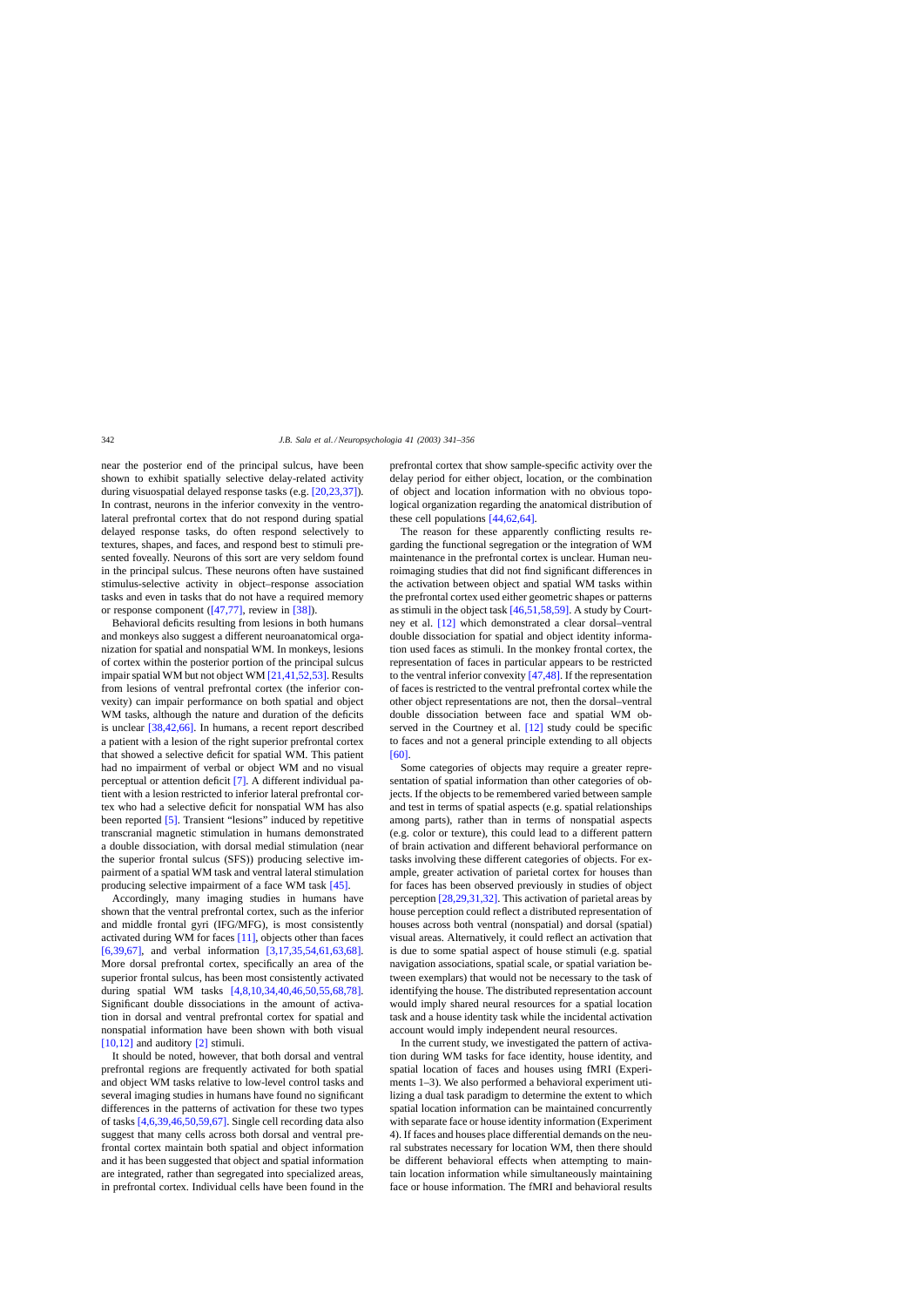<span id="page-2-0"></span>together suggest that the mechanisms for the maintenance of house identity information (and perhaps other objects) are distributed and overlapping with those that maintain spatial location information, while the mechanisms for maintenance of face identity information are relatively more independent. There is, however, a consistent functional topography that results in superior prefrontal cortex producing the greatest response during spatial WM tasks, and middle and inferior prefrontal cortices producing their greatest responses during object WM tasks, independent of the object type.

# **2. Materials and methods**

## *2.1. Subjects*

Subjects for the preliminary behavioral testing of the tasks used in the fMRI experiments (Experiment 1 and 2,  $N = 11$ ; Experiment 3,  $N = 7$ , and for the behavioral dual-task experiment ( $N = 10$ ), consisted of Johns Hopkins University students. Participants were recruited from a pool of students volunteering to do psychology experimentation in return for extra credit in undergraduate psychology classes.

Subjects for the fMRI portions of this study were non-smokers in good health that had no history of head injury, neurological or mental disorders, drug or alcohol abuse, and no current use of medications that affect the central nervous system or the cardiovascular function, and were separate from those that participated in the behavioral portions. The experimental protocol was approved by the Review Board on the Use of Human Subjects of the Johns Hopkins University and by the Joint Committee on Clinical Investigations of the Johns Hopkins University School of Medicine. Participants in the fMRI portion of the study were compensated with US\$ 50. All the subjects gave written informed consent. No significant differences existed between the three fMRI experiments regarding age or educational background of the subjects (Experiment 1:  $N = 6$ ; Experiment 2:  $N = 5$ ; Experiment 3:  $N = 4$ ). Across all fMRI experiments, the mean age of subjects was 25, with a range of 18–45 years old. Mean educational background was 17 years.

#### *2.2. Stimuli*

Stimuli consisted of gray-scale photographs of 24 faces and 24 houses. The faces consisted of one set of 12 male faces and one set of 12 female faces. All the faces were chosen from a high school yearbook, cropped to remove hair and clothing, and no face had obvious features (i.e. glasses, facial hair, etc.). All face stimuli were oriented in a similar position (roughly 3/4 profile, facing left) and were displaying a similar emotional expression. The house stimuli consisted of 12 photographs that were exemplars of "brick tudors" in and around Bethesda, MD and 12 exemplars of "beach houses" along the shoreline of North Carolina. Each

subset maintained a similar architectural design and all the photographs were taken from roughly the same angle of view (approximately 3/4 profile, front of house facing left).

Faces and houses were initially unfamiliar. Subjects saw each of the faces and/or houses twice in a training session before scanning, 10 times during scanning in Experiment 1, 16 times in Experiment 2, and 8 times in Experiment 3. Control stimuli consisted of the same images Fourier transformed, phase scrambled, and then inverse Fourier transformed. The resulting images retained overall contrast, luminance and frequency information.

The face stimuli were  $6.2° \times 6.8°$  of visual angle in Experiments 1 and 2, and  $6.2° \times 6.2°$  of visual angle in Experiments 3 and 4. The house stimuli were  $8° \times 5.5°$  of visual angle in Experiments 1 and 2, and  $6.2° \times 6.2°$  of visual angle in Experiments 3 and 4. The field of view for all the experiments measured  $33° \times 26°$  of visual angle.

For Experiments 1 and 2, each stimulus could appear in any 1 of the 24 locations on the screen. The 24 locations for face and house stimuli differed so that there were 24 possible locations for faces and 24 different possible locations for houses. Spatial positioning on the screen and overlap of stimulus presentation locations was manipulated to equate the difficulty between the object and spatial tasks during behavioral testing of the tasks. All stimuli were presented in the center of the screen during Experiment 3. In Experiment 4, the house and face stimuli for the object task were presented at fixation, and location task stimuli could appear in any of 12 fixed locations around 2 concentric circles centered about fixation. Stimuli were presented and behavioral data for Experiments 1–3 were collected on a Power Macintosh G3 desktop computer using Superlab software. An LCD projector located outside the scanning room, back projected the stimuli onto a screen located inside the bore of the scanner. Subjects viewed the stimuli via a mirror mounted to the top of the head coil. Responses were made with left or right thumb presses of hand held button boxes that were connected via a fiber optic cable to a Cedrus RB-6x0 Response Box. Experiment 4 was run and data was collected on a Dell Insperon desktop computer using Visual Basic Software.

# *2.3. Tasks*

FMRI data was collected in three experiments, each done with a separate group of subjects. Across the three fMRI experiments, there were four WM tasks (an object delayed recognition task for either faces or houses, and a spatial delayed recognition task using either faces or houses) and a sensorimotor control task. Experiment 1 used all the four WM tasks, Experiment 2 used only the house identity and house location WM tasks; and Experiment 3 used only the face identity and house identity WM tasks.

Each trial in all conditions consisted of: (1) an instruction cue presented for 3000 ms; (2) an instruction delay of 3000 ms consisting of a blank screen with a fixation cross in the center; (3) the presentation of three sample stimuli,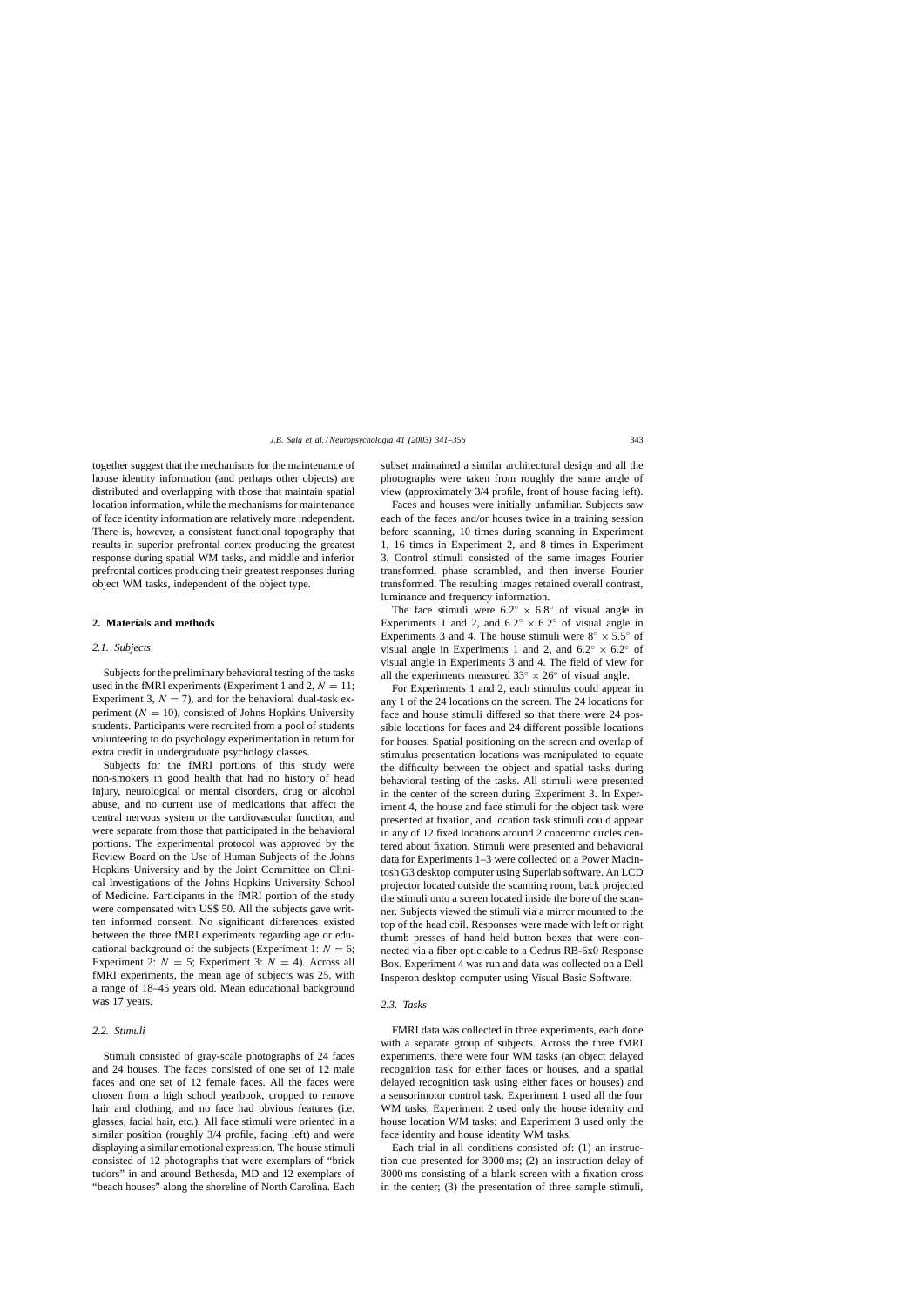

Fig. 1. A sample trial of the fMRI paradigm (Experiments 1–3). Shown here is a house identity trial, however sequence and timing of events were constant for house identity, face identity, house location, and face location tasks. For Experiment 3, all the stimuli were presented in center of screen. Below are examples of the stimuli used in the experiments.

one at a time for 1000 ms each and each in a different 1 of the possible 24 locations on the display; (4) a WM delay of 9000 ms consisting of a blank screen with a fixation cross at the center; (5) the presentation of a test stimulus for 3000 ms in 1 of the 24 locations possible; (6) an intertrial interval (ITI) of 3000 ms consisting of a blank screen with a fixation cross at the center (see Fig. 1). The instruction cue informed the subject as to what information in the sample presentation needed to be remembered during the delay period (face identity, house identity, location, or nothing).

Within each face trial, the three sample faces were either all males or all females with a corresponding test face of the same gender. Within each house trial, the three sample houses were of a common architectural style with a corresponding test house of the same architectural style. Within each object trial, no location on the screen was repeated (sample or test). Within each spatial trial, no object was repeated (sample or test).

Phase scrambled stimuli were used during the sensorimotor control trials. In control trials, the scrambled stimuli were held constant to one type of object category for each trial, such that in the control trials preceding or following a face trial, only scrambled images of faces were used. Similarly, in the control trials preceding or following house trials, only scrambled images of houses were used. Neither the object identity nor the spatial location was repeated within a control trial.

Subjects were instructed to look directly at each of the images while it was present on the screen, and to fixate on the cross in the center of the screen any time it was present (during ITIs and memory delays). Subjects were instructed to respond using a left or right button press when the test image appeared. A "match" response for "identity" meant that the test image matched the identity of one of the sample images. A "match" response for location meant that the test image was presented in the same location on the screen as one of the sample images. Subjects were told that object identity was "irrelevant " during location trials and that spatial location was "irrelevant" during identity trials. For control trials, subjects were instructed that they need not remember anything and to respond by pressing both buttons during the presentation of the test stimulus.

All WM conditions used in an experiment were presented in each run. Conditions were blocked into groups of four trials, with four blocks in each run, counterbalanced across runs. In Experiment 1, each subject participated in 8 runs, for a total of 32 trials per condition. In Experiments 2 and 3, each subject participated in six runs, for a total of 48 trials per condition. Condition order was counterbalanced within subjects. Run order was counterbalanced across subjects. Prior to any testing, subjects were provided with training that included feedback so that s/he could become comfortable with the level of discrimination necessary for the task.

A dual-task behavioral paradigm was implemented by embedding a spatial WM task within the delay of an object WM task. The experimental paradigm is shown in [Fig. 2.](#page-4-0) There were two types of objects (face or house) and two levels of spatial load (two or four spatial locations) and, therefore,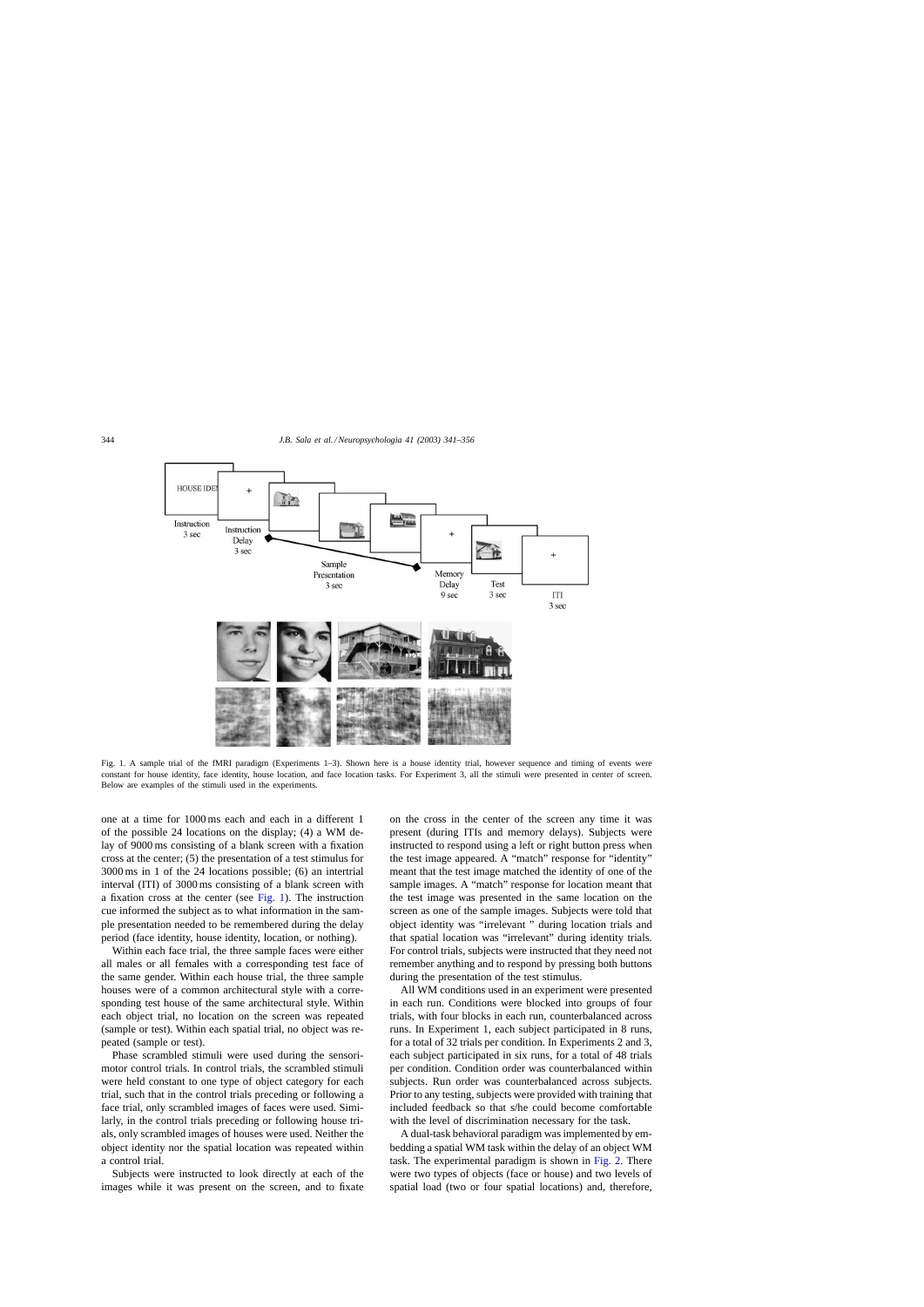<span id="page-4-0"></span>

Fig. 2. A sample trial from the dual-task paradigm (Experiment 4). Shown here is a house/load-two trial, however sequence and timing of events were constant for all conditions.

four experimental conditions that resulted from the combination of each object type with each spatial load. A trial consisted of: (1) sequential presentation of three faces or three houses for 1000 ms each in the center of the screen; (2) blank screen with fixation for 2000 ms; (3) simultaneous presentation of two or four phase scrambled images in non-overlapping spatial locations for 4000 ms; (4) blank screen with fixation for 5000 ms; (5) presentation of a spatial test for 2000 ms; (6) blank screen with fixation for 2000 ms; (7) presentation of house or face test for 2000 ms in the center of the screen. Subjects were instructed to fixate on the center of the screen throughout the trial (fixation mark was on screen throughout all delays and spatial presentations). Subjects were instructed to indicate whether the spatial test matched one of the sample locations with a button press (1: yes, 2: no) while the spatial test item was on the screen. Subjects were instructed to indicate whether the face or house test matched one of the sample faces or houses with a button press (1: yes, 2: no) while the object test item was on the screen.

Each subject participated in two practice blocks before undergoing eight experimental blocks. Each block contained four trials of each experimental condition, for a total of 16 trials per block. Therefore, there were 32 experimental trials per condition. Conditions were randomized on a trial-wise basis within a block.

## *2.4. Imaging protocol*

For all the subjects, a high-resolution T1 weighted structural image (70 axial slices, 2.5 mm thickness,  $TR = 40$  ms, TE = 4.6 ms, flip angle =  $0^\circ$ , matrix: 256  $\times$  256, FOV 230 mm) was obtained before acquiring functional data, to allow for anatomical localization. During the performance of the cognitive tasks, a T2∗ weighted, interleaved gradient echo, echo planar imaging (EPI) scan was obtained (21 axial slices, 4.5 mm thickness, 0.5 mm gap,  $TR = 3000$  ms,  $TE =$ 40 ms, flip angle =  $90^\circ$ , matrix 64 × 64, FOV 230 mm). All scans were performed at the F.M. Kirby Research Center for Functional Brain Imaging on a 1.5 T Philips Gyroscan ACS NT Powertrak 6000.

## *2.5. Multiple regression analysis of time series data*

Functional EPI data were phase-shifted using Fourier transformation to correct for slice acquisition time, and motion-corrected using three-dimensional volume registration [\[13\].](#page-13-0) Multiple regression analysis was performed on the time series data at each voxel using Analysis of Functional Neuroimages (AFNI) software [\[13,18,30,76\].](#page-13-0) The WM and control tasks were broken down into four cognitive components: instruction, sample stimuli, delay period, test stimulus. The regressors were vectors representing the time series of each of the four components, for each task (face identity, face location, house identity, house location, and control) separately, convolved with a gamma function model of the hemodynamic response.

General linear contrasts were performed on the regression coefficients. For each WM task type, the WM task components were each contrasted with the corresponding sensorimotor control task components. In addition, direct comparisons between WM tasks were done. The contrasts of interest were for Experiment 1: object identity delays versus spatial location delays (collapsed across stimulus type, i.e. the main effect of task), face delays versus house delays (collapsed across the object and spatial tasks, i.e. the main effect of stimulus), house identity delays versus house location delays, face identity delays versus house identity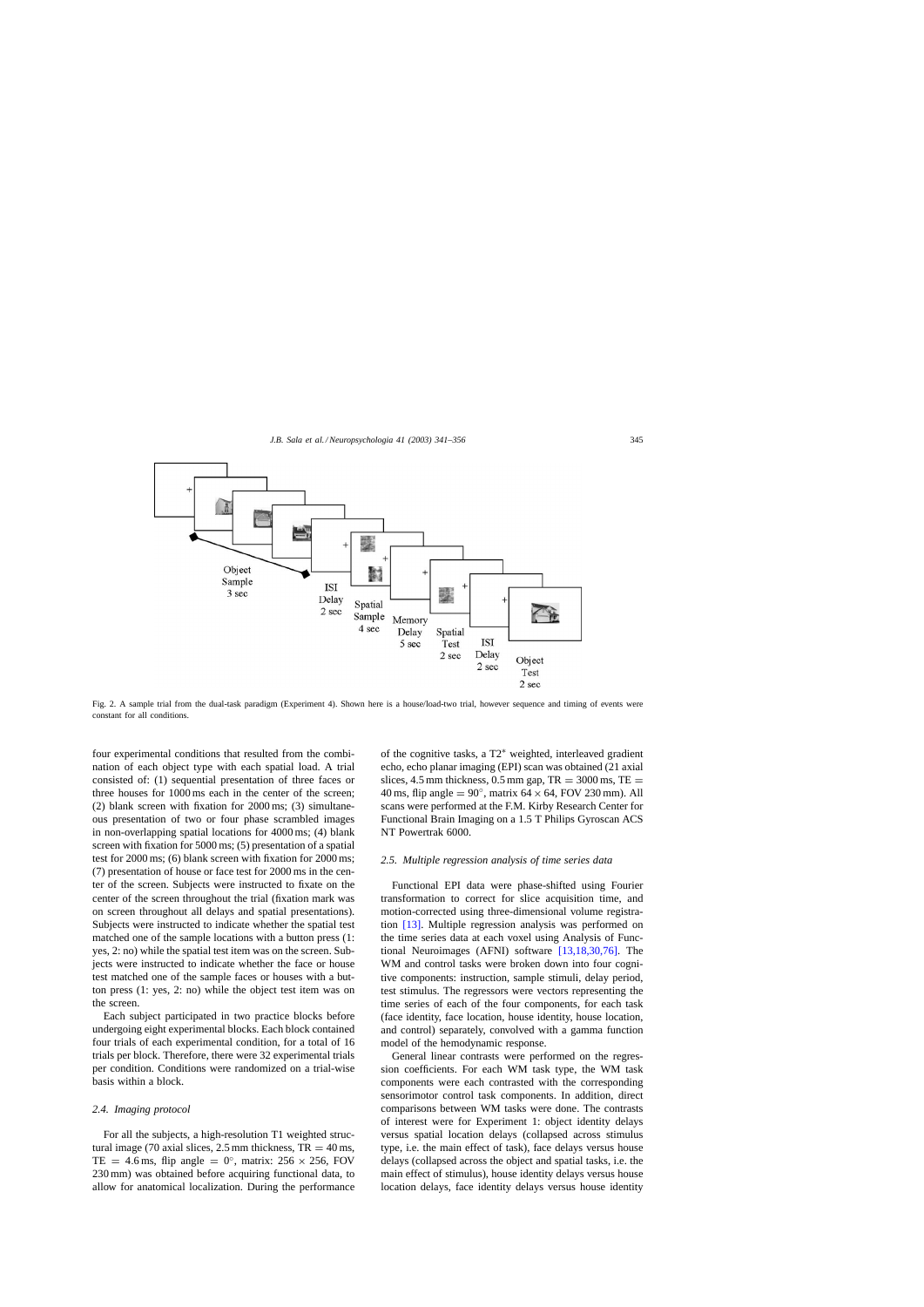<span id="page-5-0"></span>Table 1

|                        | Face identity  |           | House identity |           | Face location  |           | House location |           |
|------------------------|----------------|-----------|----------------|-----------|----------------|-----------|----------------|-----------|
|                        | Correct $(\%)$ | $RT$ (ms) | Correct $(\%)$ | $RT$ (ms) | Correct $(\%)$ | $RT$ (ms) | Correct $(\%)$ | $RT$ (ms) |
| Behavioral testing     |                |           |                |           |                |           |                |           |
| Experiments 1 and 2    | 80.3           | 1312      | 79.8           | 1428      | 82.3           | 1110      | 82.8           | 1173      |
| Experiment 3           | 82.8           | 1355      | 83.1           | 1468      |                |           |                |           |
| fMRI                   |                |           |                |           |                |           |                |           |
| Experiment 1: training | 78.3           | 1398      | 77.9           | 1487      | 81.4           | 1163      | 82.8           | 1214      |
| Experiment 2           |                |           | 83.3           | 1422      |                |           | 85.2           | 1187      |
| Experiment 3           | 84.9           | 1339      | 84.4           | 1415      |                |           |                |           |

Performance data from behavioral testing of Experiments 1–3, training from Experiment 1 and fMRI for Experiments 2 and 3.

delays, and the difference between face identity and face location delays versus the difference between house identity and house location delays (i.e. the interaction between stimulus and task). The contrast of interest in Experiment 2 was object identity delays versus spatial location delays, and for Experiment 3: face identity delays versus house identity delays.

Reported here are the "typical" activation patterns, similar to the approach described by Friston et al. [\[19\].](#page-13-0) The results from analyses performed within each of the individual subjects are reported in order to assess whether the results are consistent across subjects. Fixed-effects group activation maps were consistent with the individual subject analyses and are also reported.



Fig. 3. Threshold statistical maps of significant activity for each task delay greater than the sensorimotor control delay and their overlap. Areas showing face identity delay activity only are shown in red; house identity delay activity only in blue; location activity only in green; overlap between face identity and house identity delay activity in purple; overlap between face identity and location delay activity in yellow; overlap between house identity and location in cyan; and overlap among all the conditions in white.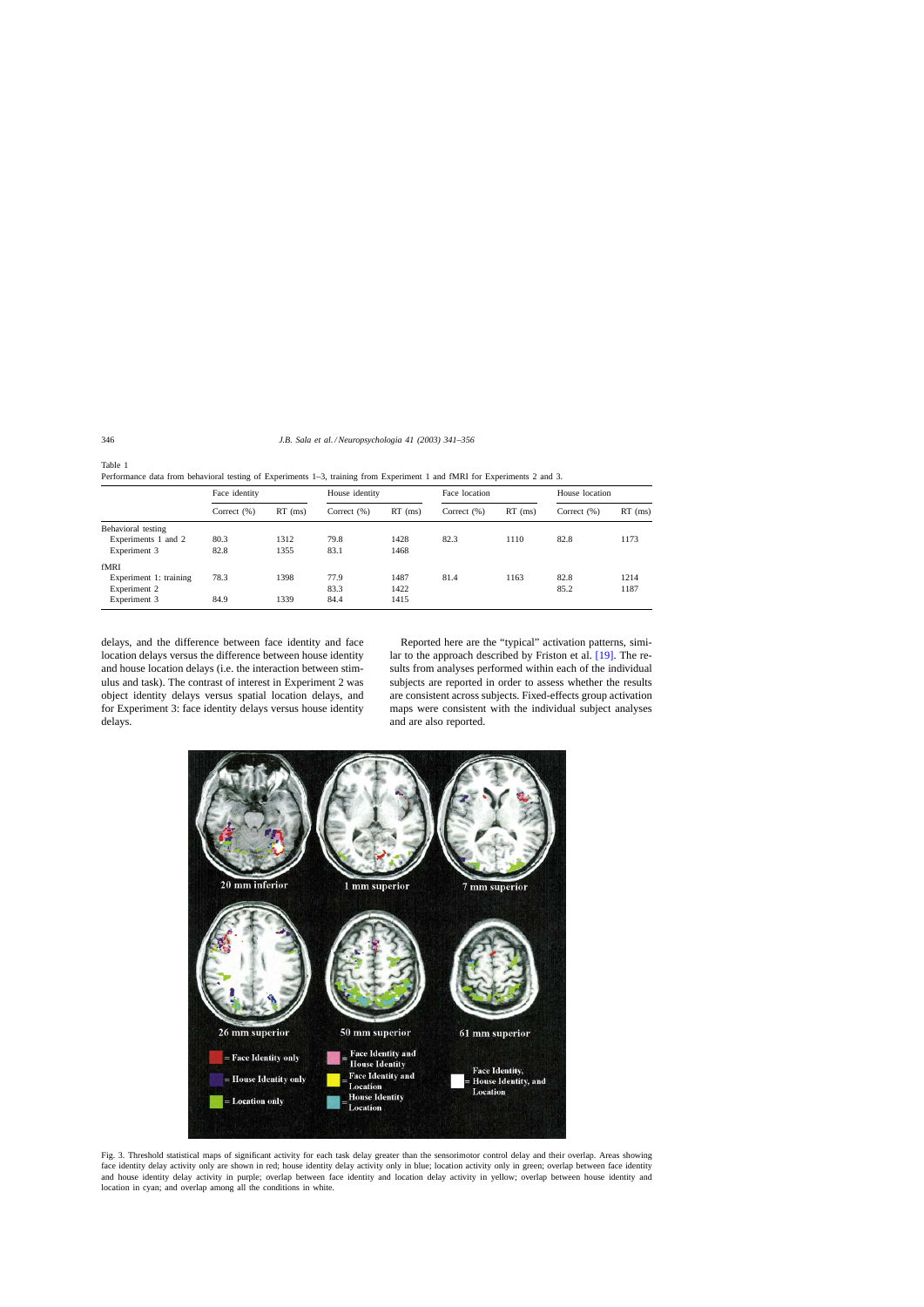

<span id="page-6-0"></span>

Fig. 4. Time courses averaged across trials, subject, and voxels within regions of interest for Experiment 1 beginning with the presentation of the sample image and including eight TRs. Gray bars indicate times of sample and test presentation. Signal is plotted as percent change from TRs three to five of the control task (representative of control delay period activity according to the modeled hemodynamic response). Red solid circles indicate the timecourse for face WM trials; blue open circles indicate the timecourse for house WM trials; and green triangles represent the timecourse for spatial WM trials. Frontal cortex was divided into three broad regions of interest for these averages: inferior, middle and superior. All the regions were defined in Talairach space on an average anatomical image of all subjects in Experiment 1. The posterior boundary for all the regions was approximately 6 mm anterior to the precentral sulcus or to the most ventral or dorsal ends of the precentral sulcus. The inferior frontal region extended from 13 mm below to 13 mm above the bicommissural line, and included both frontal cortex and an anterior portion of the insula. The middle frontal region extended from 14 to 42 mm above the bicommissural line. The superior region extended from 43 to 63 mm above the bicommissural line and included cortex within

Single subject analyses were performed on unsmoothed data. Statistical *Z*-maps were created for each of the contrasts of interest. Individual subject *Z*-maps were transformed into the Talairach coordinate system  $[72]$ , resampled to  $1 \text{ mm}^3$ , spatially smoothed with a Gaussian kernel (2 mm FWHM), and cross-subject average *Z*-maps were computed by dividing the sum of *Z*-values by the square root of the sample size. Activations were anatomically localized in the averaged data on the Talairach transformed T1-weighted images and in individual maps using both EPI and T1-weighted images.

All tests of voxel-wise significance were held to a *Z* threshold of 2.34, corresponding to a  $P < 0.01$ , and corrected for multiple comparisons ( $P < 0.05$ ) using a measure of probability based on the individual voxel *Z*-score threshold, the spatial smoothness of the data, and the number of contiguous significant voxels. Based upon a Monte Carlo simulation with 1000 iterations run via AFNI [\[75\]](#page-15-0) on the union of all subject's brain volumes (as classified using the EPI signal intensity threshold), it was estimated that a 386  $\mu$ l contiguous volume (six voxels, each measuring  $3.59 \text{ mm} \times$ 3.59 mm  $\times$  5.0 mm) would meet the  $P < 0.05$  threshold. For the direct comparison between WM tasks, the analysis was restricted to only those voxels showing significantly greater activity for any of the WM tasks versus control. Within this restricted number of voxels, a  $193 \mu l$  contiguous volume (three voxels) satisfied a 0.05 experiment-wise probability. Analyses of group and single subject data used the same thresholds for statistical significance.

# **3. Results**

 $\blacktriangleleft$ 

## *3.1. Performance data for fMRI tasks*

Prior to collecting fMRI data, all tasks were tested behaviorally on separate groups of subjects from those participating in the fMRI portion of the study. Technical difficulties during Experiment 1 prohibited the collection of behavioral data during scanning. Mean percent correct and reaction time for each of the tasks (including training performance for subjects in Experiment (1) is given in [Table 1.](#page-5-0) There were no significant differences in the accuracy for stimulus type (faces versus houses), task (spatial versus object), or their interaction (all  $P > 0.1$ ) either in the preliminary behavioral

6 mm of either side of the SFS. Timecourses shown from the inferior frontal region are from the voxels within this anatomical region showing significant WM delay period activity greater than control delay period activity only for the face identity task. Similarly, timecourses shown from the middle frontal area are from the voxels within this anatomical region showing significant WM delay period activity greater than control delay period activity only for the house identity task. Finally, timecourses shown from the superior frontal area are from the voxels of the areas within this anatomical region showing significant WM delay period activity greater than control delay period activity only for the location tasks.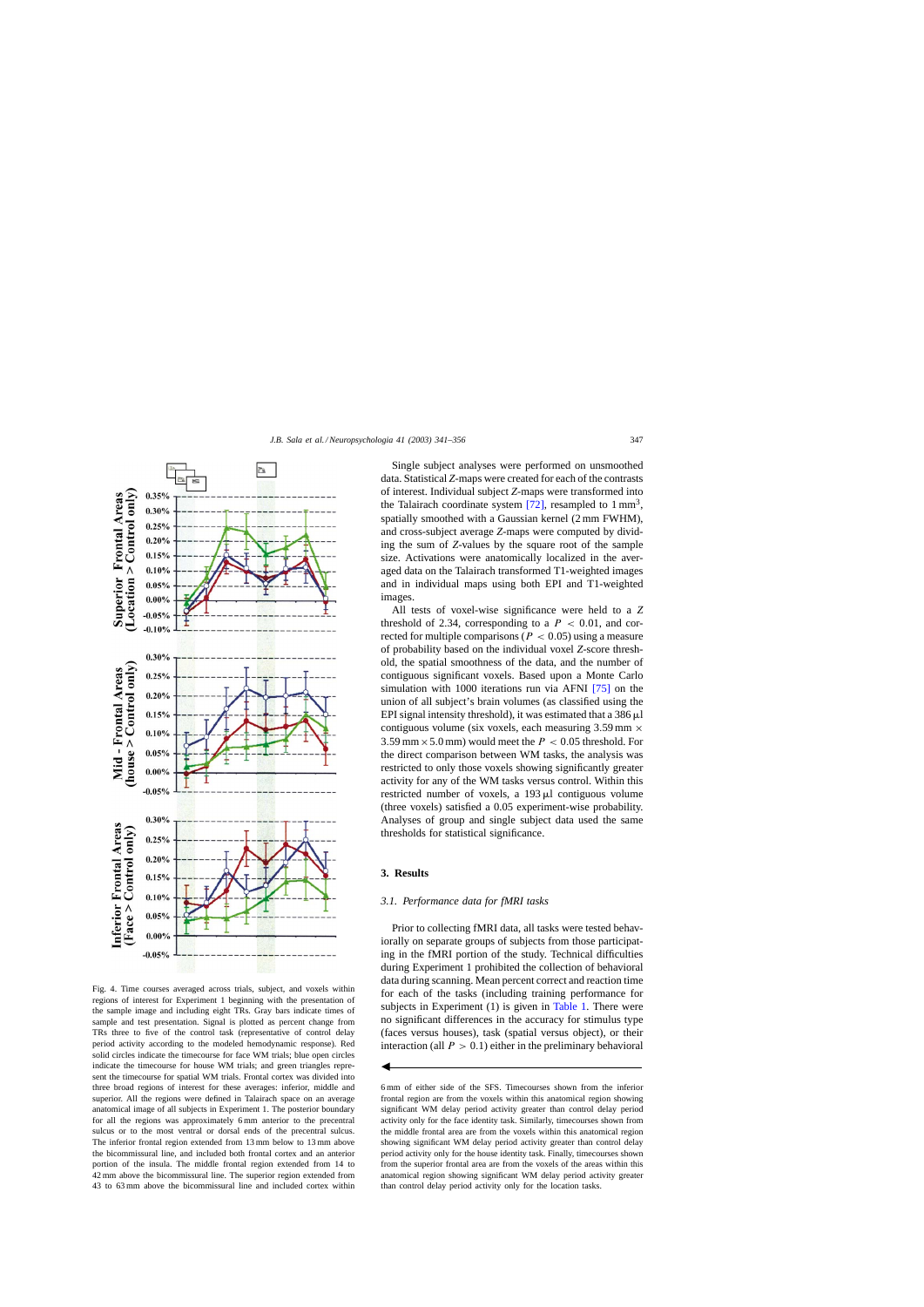<span id="page-7-0"></span>testing or during scanning. Reaction times (RTs) did show main effects of stimulus ( $P < 0.01$ ) and task ( $P < 0.05$ ), such that RTs for faces (1267 ms) were faster than for houses (1366 ms) and RTs for spatial location tasks (1141 ms) were faster than for object identity tasks (1386 ms), but there was no stimulus by task interaction ( $P > 0.1$ ).

## *3.2. Imaging data*

The delay periods of each of the WM tasks relative to the sensorimotor control delay period demonstrated activation in widely distributed areas of anterior and posterior regions in all experiments. Areas in which activation was significantly greater for each of the WM tasks than for control, are depicted in statistically thresholded maps in [Fig. 3.](#page-5-0) There were very few voxels showing significant activation for all the three WM tasks relative to control. There were some areas in middle and inferior frontal cortex that showed overlap between the house and face identity tasks and some areas in superior frontal cortex that showed overlap between the house identity and location tasks. Some regions in prefrontal cortex appear, in these thresholded maps, to be exclusively activated by only one of the WM tasks. However, analysis of the average time courses of MRI activity for each of the tasks [\(Fig. 4\)](#page-6-0) demonstrates that areas "exclusively activated" by one type of task relative to control (i.e. those regions in [Fig. 3](#page-5-0) demonstrating no overlap) may be contributing measurable and possibly meaningful (albeit sub-threshold) signal during the other tasks. [Fig. 4](#page-6-0) suggests that there are regional gradations in the relative magnitudes of activation for each of the three WM tasks, independent of the comparison to the control task. As has been discussed previously in the literature, "rest" and other supposedly "low-level" sensorimotor control tasks can have quite variable and unexpected "activation" patterns [\[27,69\].](#page-13-0) What may be more reliable and meaningful is the direct comparison between cognitive tasks that are tightly matched.

A topographical representation of the regional gradations in magnitude of activation between tasks (a "functional topography") averaged across subjects is shown in Fig. 5.



Fig. 5. Topographical map of areas showing statistically greater response during any WM delay than during control delays. The color of an area indicates the magnitude of response to each type of WM delay relative to that of the other WM task delays. Colors were assigned separately for the red–green–blue channels based on normalized  $\beta$  coefficient magnitudes for the three delay types (face: red, location: green, house: blue). This allows for visual inspection of the "response profile" of a voxel or an area, indicated by the blend in color.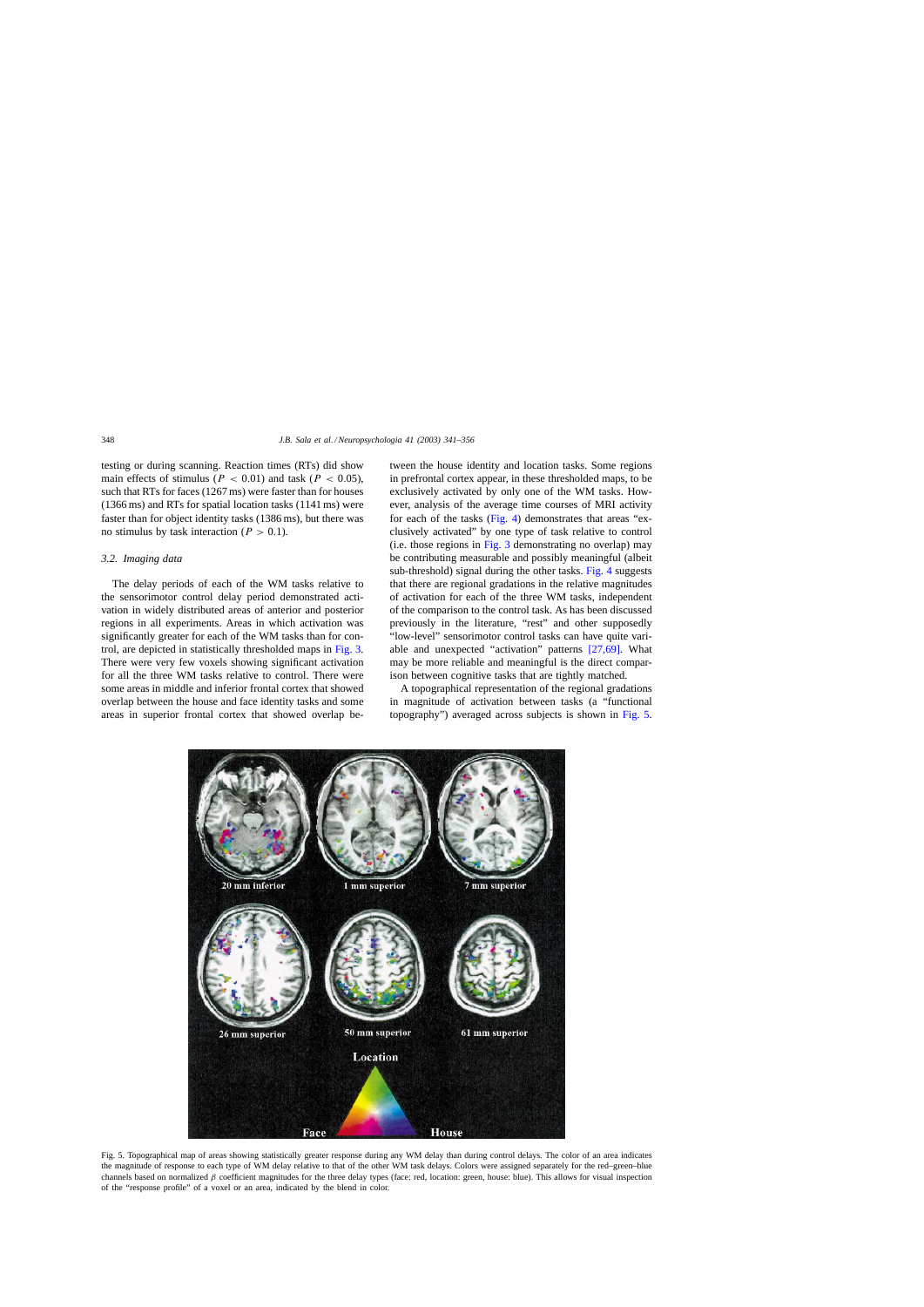<span id="page-8-0"></span>In [Fig. 5, t](#page-7-0)he areas showing greater activity during any WM delay than during control delays appear in color overlaid onto a single subject's high-resolution structural image. This allows for visualization of the variations in the distributed patterns of activation without statistical thresholding. However, in order to evaluate the reliability of these apparent differences in response magnitude across tasks and stimulus types, voxel-wise direct statistical comparisons of the magnitudes of activation during the delay periods of each of the different WM tasks were performed within the regions showing significant delay activity for any of the WM tasks relative to control delays.



Fig. 6. Cross-subject average statistical maps of direct comparisons overlayed on a Talairach normalized anatomical image. (A) Experiment 1: object vs. spatial WM for faces and houses. Areas shaded red to yellow represent greater activity during object delays than during spatial delays. Areas shaded dark to light green represent greater activity during spatial delays than during object delays. (B) Experiment 2: object vs. spatial WM for houses only. Areas shaded dark to light blue represent greater activity during object delays than during spatial delays. Areas shaded dark to light green represent greater activity during spatial delays than during object delays. (C) Experiment 3: object WM for faces vs. houses. Areas shaded red to yellow represent greater activity during face delays than during house delays. Areas shaded dark to light blue represent greater activity during house delays than during face delays.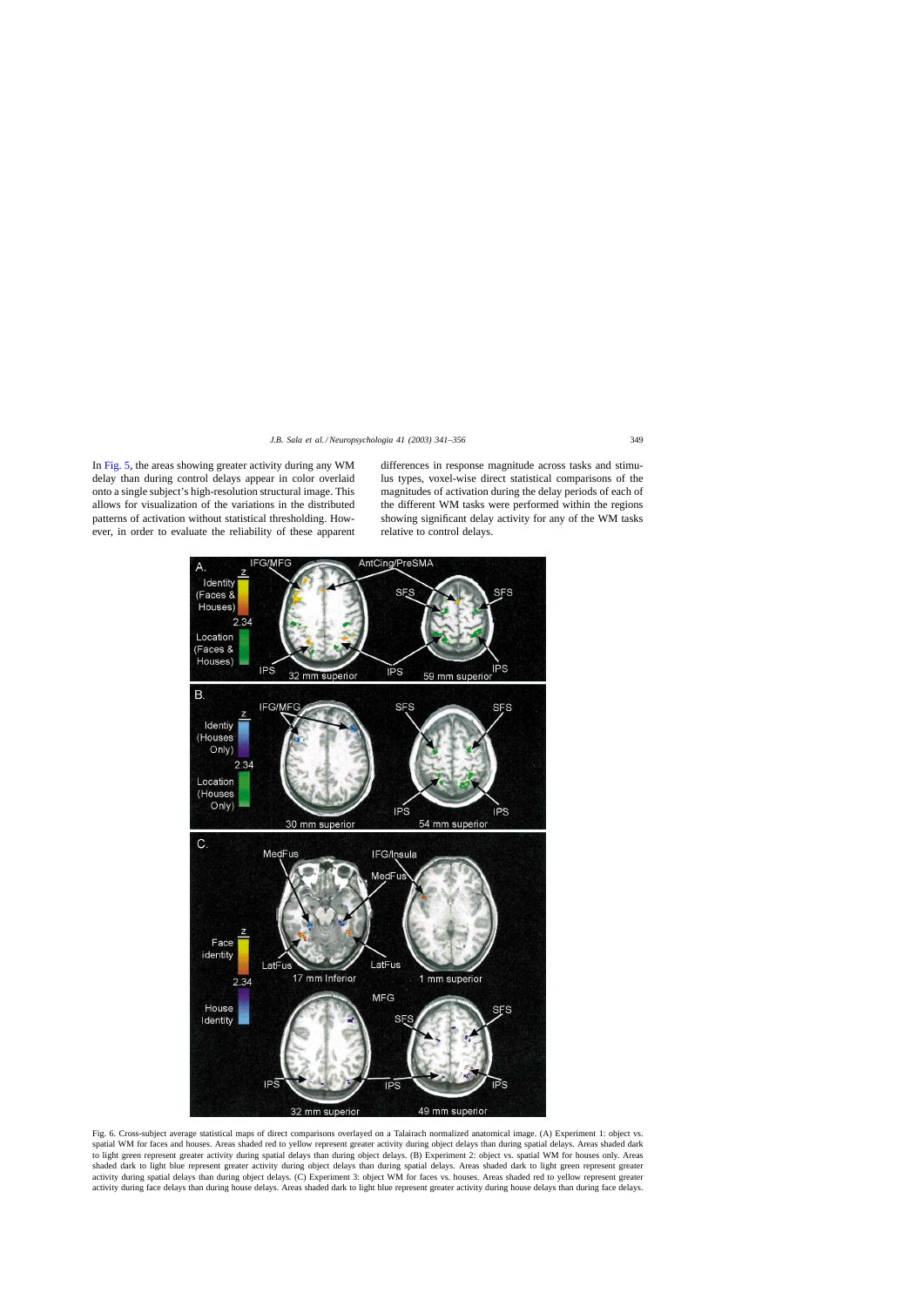<span id="page-9-0"></span>Modulation of delay period activity was evident during Experiment 1 between the object and spatial WM task delay periods (collapsed across stimulus type). Averaged statistical maps (see [Fig. 6\)](#page-8-0) indicated that activation in an area of ventral prefrontal cortex, including parts of the inferior (IFG) and middle (MFG) frontal gyri, and the anterior insula, was consistently greater during object delays than during spatial delays, across subjects. Additionally, delay activity was greater for object delays than spatial delays in bilateral lateral and medial fusiform, the left lateral occipital gyrus, an inferior part of bilateral intraparietal sulcus (IPS), and the anterior cingulate/pre-supplementary motor area. Activation in bilateral SFS was greater during spatial delays than during object delays. In addition, activation in the left middle temporal gyrus, bilateral superior IPS, bilateral intraoccipital sulcus, bilateral postcentral sulcus, and left precentral sulcus was greater during spatial than object delay periods (Table 2).

In order to evaluate the consistency of these results in single subjects and to get better spatial resolution, we also examined the statistical maps in individual subjects, unsmoothed and not spatially normalized. The results showed that all the six subjects had significantly greater activity for the maintenance of object information than for spatial information in right IFG/MFG. Five of the six subjects also showed greater object than spatial activity in left IFG/MFG. All the six subjects showed greater activity for the maintenance of spatial information than for the object information in SFS, four bilaterally, one on the left, and one on the right.

Voxel-wise contrasts of face delays versus house delays (collapsed across task), house identity delays versus house location delays, face identity delays versus house identity delays, and the interaction of stimulus and task did not yield any significant differences. However, Experiment 1 had a limited amount of data in each condition within each subject and, therefore, in order to avoid misinterpreting a null result, we ran two additional experiments and performed a region-wise re-analysis of the data from Experiment 1. Experiment 2 was performed in order to examine whether the dorsal–ventral functional topography for spatial and object information could be replicated using only house stimuli, or whether it may have been driven solely by the face task in Experiment 1. Experiment 3 was performed in order to examine whether there were any differences between the face and house identity tasks that were not detected in Experiment 1. The region-wise analysis of Experiment 1 tested for the interaction between stimulus and task within the SFS and within the inferior and middle frontal cortex.

Experiment 2 was identical to Experiment 1, but contained only the house identity, house location, and sensorimotor control tasks. Averaged statistical maps (see [Fig. 6\)](#page-8-0) indicate that areas of ventral prefrontal cortex, including the IFG and

Table 2

Talairach coordinates of center of mass, volume of activation (in mm<sup>3</sup>) and mean *Z*-score of brain areas showing a significant difference in the magnitude of activity during object WM delays compared to spatial WM delays for Experiments 1 and 2

| Anatomical area                | Experiment 1 (face and house)    |               |                               |        |        | Experiment 2 (houses only) |               |                               |        |        |
|--------------------------------|----------------------------------|---------------|-------------------------------|--------|--------|----------------------------|---------------|-------------------------------|--------|--------|
|                                | $\boldsymbol{x}$                 | $\mathcal{Y}$ | $\ensuremath{\mathnormal{Z}}$ | Volume | Mean Z | $\boldsymbol{\mathcal{X}}$ | $\mathcal{Y}$ | $\ensuremath{\mathnormal{Z}}$ | Volume | Mean Z |
| Object delay $>$ spatial delay |                                  |               |                               |        |        |                            |               |                               |        |        |
| IFG/insula/MFG                 | $-43$                            | 14            | 29                            | 2325   | 3.27   | $-49$                      | 13            | 34                            | 389    | 2.95   |
|                                | $-41$                            | 36            | 18                            | 596    | 3.49   | $-44$                      | 16            | 24                            | 256    | 2.88   |
|                                | $-29$                            | 43            | 30                            | 197    | 3.29   | 42                         | 35            | 27                            | 587    | 3.35   |
|                                | 31                               | 21            | 5                             | 398    | 3.47   | 48                         | 23            | 36                            | 211    | 3.00   |
| Cingulate/preSMA               | $\mathbf{1}$                     | 18            | 44                            | 1730   | 3.21   | $\mathbf{1}$               | 13            | 43                            | 389    | 3.15   |
| Fusiform gyrus                 | $-39$                            | $-42$         | $-19$                         | 700    | 3.14   | $-36$                      | $-52$         | $-14$                         | 1576   | 3.17   |
|                                | $-37$                            | $-47$         | $-9$                          | 286    | 2.90   |                            |               |                               |        |        |
|                                | 33<br>32<br>$-25$<br>33<br>$-27$ | $-65$         | $-19$                         | 195    | 2.70   |                            |               |                               |        |        |
|                                |                                  | $-43$         | $-20$                         | 620    | 3.15   |                            |               |                               |        |        |
| Lateral occipital gyrus        |                                  | $-86$         | $-5$                          | 372    | 3.46   |                            |               |                               |        |        |
|                                |                                  | $-79$         | $-10$                         | 456    | 2.95   |                            |               |                               |        |        |
| Inferior IPS                   |                                  | $-58$         | 34                            | 792    | 3.05   |                            |               |                               |        |        |
|                                | 41                               | $-53$         | 36                            | 350    | 3.04   |                            |               |                               |        |        |
| Spatial delay $>$ object delay |                                  |               |                               |        |        |                            |               |                               |        |        |
| Superior frontal sulcus        | $-24$                            | $-9$          | 62                            | 548    | 3.04   | $-30$                      | $-8$          | 55                            | 209    | 2.75   |
|                                | 28                               | $-9$          | 61                            | 239    | 3.24   | 29                         | $-4$          | 51                            | 488    | 3.01   |
| Middle temporal gyrus          | $-47$                            | $-51$         | 7                             | 231    | 3.20   |                            |               |                               |        |        |
| Precentral sulcus              | $-54$                            | $-4$          | 35                            | 241    | 2.91   |                            |               |                               |        |        |
| Postcentral sulcus             | $-51$                            | $-30$         | 34                            | 439    | 3.18   |                            |               |                               |        |        |
|                                | 37                               | $-32$         | 35                            | 444    | 3.04   |                            |               |                               |        |        |
| Superior IPS                   | $-19$                            | $-68$         | 46                            | 2602   | 3.38   | $-22$                      | $-54$         | 55                            | 1070   | 3.27   |
|                                | $-23$                            | $-57$         | 51                            | 5305   | 3.23   | 21                         | $-60$         | 51                            | 1972   | 3.48   |
|                                | 34                               | $-43$         | 51                            | 1898   | 3.18   | 41                         | $-40$         | 50                            | 195    | 3.50   |
| Intraoccipital sulcus          | 32                               | $-82$         | 13                            | 1858   | 3.28   |                            |               |                               |        |        |
|                                | $-23$                            | $-80$         | 18                            | 1167   | 3.04   |                            |               |                               |        |        |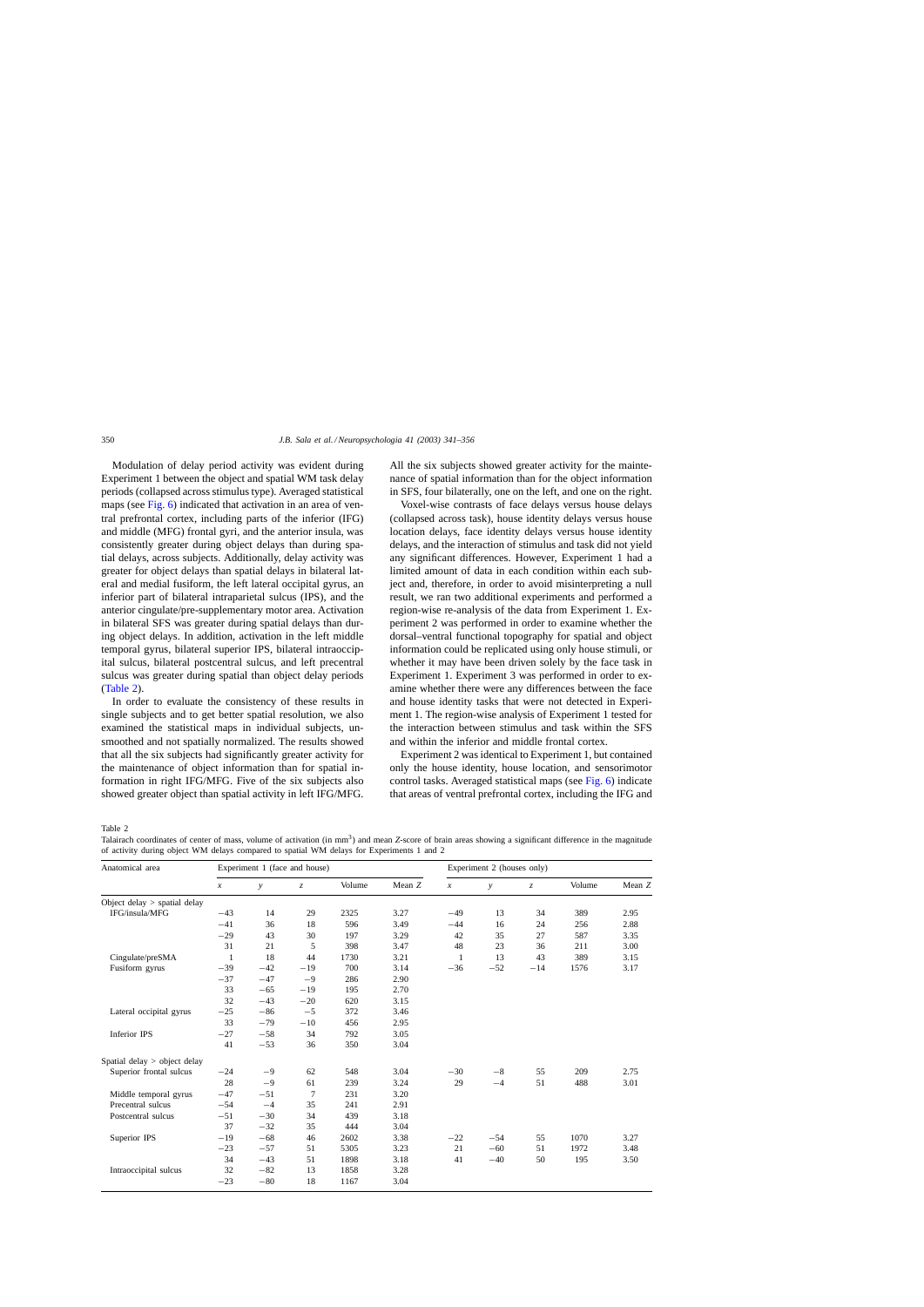<span id="page-10-0"></span>MFG, were more active during object delays than during spatial delays. Additionally, delay activity was greater for object delays than spatial delays in left medial fusiform and the anterior cingulate/pre-supplementary motor area. Activation in bilateral SFS was greater during spatial delays than during object delays. In addition, activation bilaterally in IPS was greater during spatial than object delay periods ([Table 2\).](#page-9-0)

Again, single subject analysis was done on non-Talairachtransformed, unsmoothed data. The results showed that four of the five subjects had activity in bilateral IFG/MFG that was significantly greater during object delays than during spatial delays. All five subjects showed greater activity during spatial delays than during object delays in bilateral SFS. Therefore, the dorsal–ventral functional topography for spatial location and object identity was significant, and replicated in two different groups of subjects, one using houses only.

In Experiment 3, a third group of subjects performed only the house and face identity tasks in order to obtain a greater amount of data per condition in each subject. Direct comparisons of the two WM conditions show that the left IFG/anterior insula showed greater activation during face delays than during house delays. Additional areas showing greater activity for face than for house delays were bilateral lateral fusiform gyrus, and the right lateral occipital gyrus. Prefrontal areas showing greater activation for house delays than during face delays consisted of right MFG, bilateral SFS, and the anterior cingulate/preSMA. In addition, greater house delay activity than face delay activity was observed in bilateral medial fusiform, the precuneus/superior parietal lobule, bilateral intraoccipital sulcus, bilateral superior IPS, and right postcentral sulcus (see [Fig. 6](#page-8-0) and Table 3).

These results were also consistent across individual subjects, single subject analysis of data demonstrated that activity in the SFS was greater during house delays than face delays in three of the four subjects (one bilaterally and two on the right). Activity in the MFG was greater for houses than for faces bilaterally in two subjects and on the right in a third. Three of the subjects showed left IFG/anterior insula activity that was greater for face delays than for house delays.

To test whether there was a greater dissociation within dorsal and ventral prefrontal cortex between face identity and location than between house identity and location, we did an additional analysis of the data from Experiment 1 (see Fig. 7). The difference in magnitude of activation between the house identity and house location tasks and between the face identity and face location tasks was determined within the SFS and within the IFG/MFG. These signal differences were calculated by averaging across all voxels within each region of activation identified by the comparison of identity and location tasks (collapsed across stimulus type, [Fig. 6](#page-8-0) top panel, [Table 2\)](#page-9-0) in each subject. A paired *t*-test was then run within each region. The magnitude of the difference between the object identity and the location task

#### Table 3

Talairach coordinates of center of mass, volume of activation  $(mm<sup>3</sup>)$ , and mean *Z*-score of brain areas showing a significant difference in the magnitude of activity during face identity WM delays compared to house identity WM delays for Experiment 3

| Anatomical area                  | Experiment 3 (face and house) |               |       |        |        |  |  |  |
|----------------------------------|-------------------------------|---------------|-------|--------|--------|--|--|--|
|                                  | $\boldsymbol{x}$              | $\mathcal{V}$ | Z     | Volume | Mean Z |  |  |  |
| Face identity $>$ house identity |                               |               |       |        |        |  |  |  |
| IFG/insula                       | $-42$                         | 13            | 2     | 202    | 3.86   |  |  |  |
| Lateral fusiform                 | $-38$                         | $-55$         | $-16$ | 541    | 3.86   |  |  |  |
|                                  | 43                            | $-55$         | $-13$ | 725    | 4.28   |  |  |  |
| Lateral occipital gyrus          | 41                            | $-80$         | $-12$ | 200    | 3.48   |  |  |  |
| House identity $>$ face identity |                               |               |       |        |        |  |  |  |
| MFG                              | 40                            | 27            | 28    | 341    | 3.84   |  |  |  |
| Superior frontal sulcus          | $-19$                         | $-8$          | 51    | 213    | 3.74   |  |  |  |
|                                  | 29                            | $-5$          | 53    | 482    | 3.95   |  |  |  |
| Anterior cingulate/preSMA        | 6                             | 13            | 51    | 216    | 4.38   |  |  |  |
| Medial fusiform                  | $-25$                         | $-38$         | $-15$ | 294    | 5.31   |  |  |  |
|                                  | 28                            | $-32$         | $-14$ | 558    | 4.89   |  |  |  |
| Intraoccipital sulcus            | $-23$                         | $-75$         | 26    | 452    | 4.87   |  |  |  |
|                                  | 36                            | $-73$         | 28    | 309    | 3.99   |  |  |  |
| Superior IPS                     | $-14$                         | $-68$         | 43    | 360    | 4.22   |  |  |  |
|                                  | 24                            | $-68$         | 45    | 1082   | 3.98   |  |  |  |
| Post central sulcus              | 41                            | $-50$         | 44    | 208    | 3.73   |  |  |  |
| Precuneus/SPL                    | $-5$                          | $-78$         | 39    | 298    | 4.12   |  |  |  |

activations in SFS was significantly greater for faces than for houses (face location−face identity: mean = 0.07%; house location − house identity: mean = 0.04%; *P* (two tailed)  $= 0.02$ ). Within the IFG/MFG, however, there was no significant difference between faces and houses in the magnitude of the difference between identity and location tasks (face location−face identity: mean = −0.022%; house location− house identity: *mean* = −0.020%; *P* (two tailed) = 0.83).

## *3.3. Behavioral dual-task experiment results*

The imaging results indicate that there is more overlap in the activation pattern of spatial location WM with that of



Fig. 7. Differences between delay activity during face location and face identity (gray bars) and house location and house identity (black bars) in the SFS regions showing greater location delay activity than object delay activity and regions of the inferior and middle frontal gyrus showing greater object delay activity than location delay activity in Experiment 1.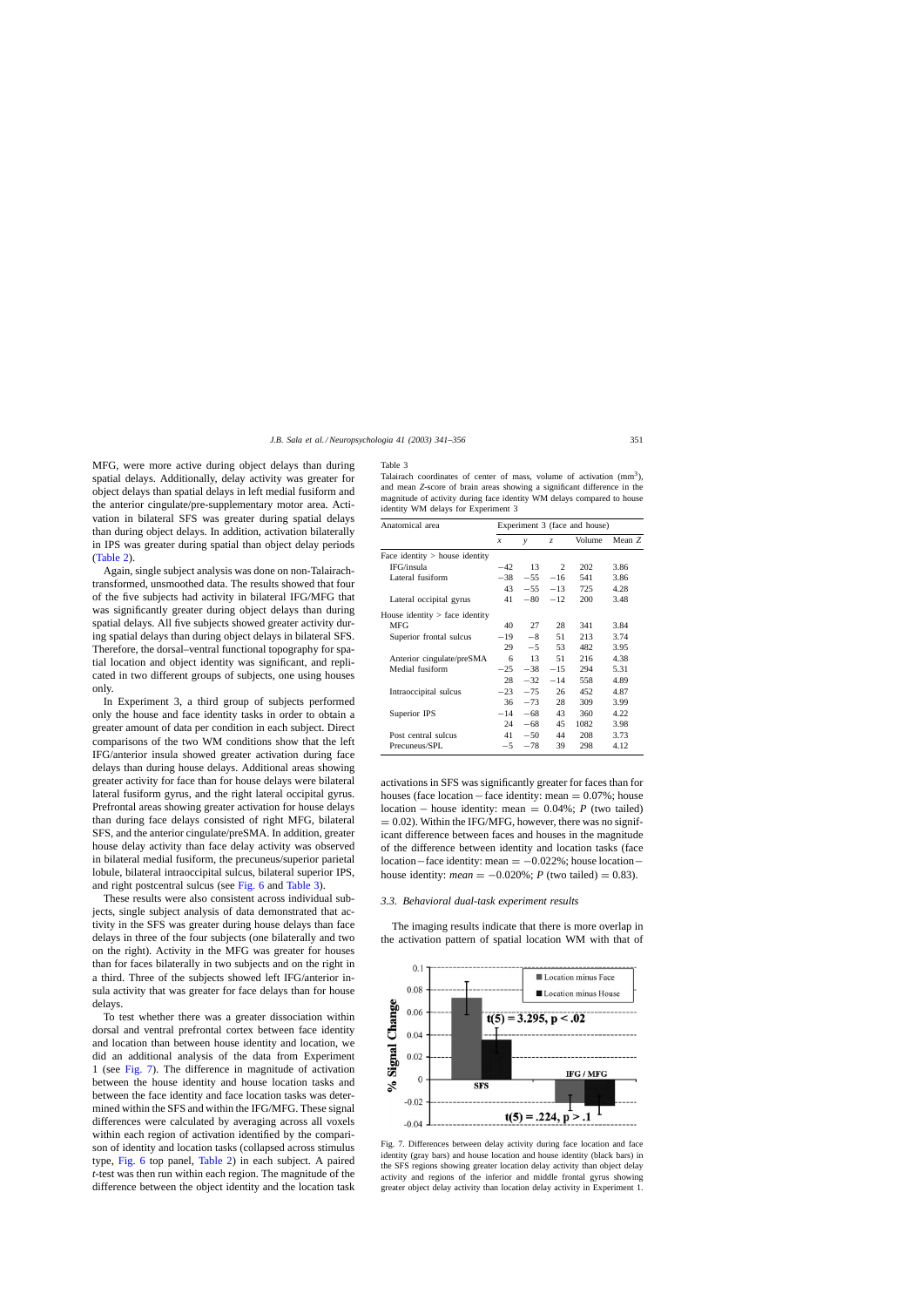house identity WM than there is with face identity WM. To test whether this co-activation indicated a necessary sharing of neural resources, a behavioral dual-task interference experiment was run using two levels of spatial WM load (see [Section 2](#page-2-0) and [Fig. 2\).](#page-4-0) The factorial combination of object type and spatial load resulted in four conditions: (1) face WM − spatial WM [load two]; (2) face WM − spatial WM [load four]; (3) house WM−spatial WM [load two]; and (4) house WM − spatial WM [load four]. Responses were collected for both object and spatial WM tasks. A repeated measures ANOVA was run on the accuracy data from the house and face identity tasks (means for face WM with spatial WM [load two]  $= 76.563$ , spatial WM [load four]  $= 73.281$ ; house WM with spatial WM [load two]  $= 72.969$ , spatial WM [load four]  $= 75.469$ ). In the object WM task, no significant effects of object type, spatial load, or their interaction were found  $(F(1, 9) = 0.041, 0.030, 1.656,$  respectively, all  $P > 0.1$ ). A separate repeated measures ANOVA analysis of the performance on the spatial WM tasks (means for spatial WM load two with faces  $= 81.719$ , with houses  $= 84.531$ ; load four with faces  $= 80.469$ , with houses  $= 73.125$ ) also showed no main effect for object type  $(F(1, 9) = 2.901,$  $P > 0.1$ ) or spatial load ( $F(1, 9) = 3.634, P > 0.08$ ). There was however an interaction between the two  $(F(1, 9))$  = 10.263,  $P < 0.05$ ), such that performance on the spatial WM task was more sensitive to load when simultaneously engaging in house WM than when simultaneously engaging in face WM (see Fig. 8).



Fig. 8. Behavioral dual-task performance accuracy results. No significant effects of object type, spatial load or their interaction were found in the object identity tasks  $(F(1, 9) = 0.041, 0.030, 1.656$  respectively, all  $P > 0.1$ ). The spatial WM tasks also showed no main effect for object type  $(F(1, 9) = 2.901, P > 0.1)$  or spatial load  $(F(1, 9) = 3.634, P > 0.08)$ . There was, however, an interaction between the two  $(F(1, 9) = 10.263,$  $P < 0.05$ ).

Analysis of the reaction time data showed no evidence of a speed accuracy trade-off. A repeated measures ANOVA of the reaction times for each of the spatial WM tasks (means for spatial WM load two with faces  $= 1113.826$ , with houses  $= 1114.238$ ; load four with faces  $= 1197.833$ , with houses  $= 1183.695$  revealed that while sensitive to the main effect of load ( $F(1, 9) = 18.046$ ,  $P < 0.01$ ), measures of reaction time showed no evidence for a main effect of object type  $(F(1, 9) = 0.103, P > 0.1)$  or an interaction between the object type and spatial load ( $F(1, 9) = 0.725$ ,  $P > 0.1$ ).

# **4. Discussion**

It is evident from all the three fMRI experiments that a large-scale, distributed cortical network underlies the active maintenance (storage and rehearsal) of visual information in WM, as reported in previous studies. Areas in temporal, parietal, and both ventral and dorsal prefrontal cortices showed greater activity for either the spatial or object WM tasks relative to the sensorimotor control task. However, there exists a differential pattern of response associated with the maintenance of different types of information over delay periods that reflects what appears to be a consistent functional topography across the regions within temporal, parietal, and prefrontal cortices. The existence of such a functional topography for areas of the prefrontal cortex that are involved in simple maintenance within working memory does not preclude other organizational schemes. Indeed, other parts of prefrontal cortex seem to be involved differentially according to the type of executive processes involved in the task, independent of the type of information [\[14,49,56,70\].](#page-13-0) The current study demonstrates that the information domain-based aspect of prefrontal functional topography appears to be based on general spatial versus nonspatial information maintenance demands.

In both Experiments 1 and 2, object delays elicited greater activity than spatial delays in the lateral occipital gyrus, an inferior portion of the IPS, and the fusiform gyrus. Within ventral temporal cortex, Experiment 3 demonstrated the same pattern of activity for faces versus houses that has previously been observed, namely medial fusiform cortex showing greater activity for houses and lateral fusiform cortex showing greater activity for faces [\[1,15,16,28,29,32,36\].](#page-13-0) Spatial delays elicited greater activity than object delays (for both faces and houses) in intraoccipital sulcus and superior portions of the IPS.

The SFS exhibited greater activity during delays when subjects needed to maintain only spatial information than when they were required to maintain only the identity of the objects. Middle and inferior prefrontal cortices, however, show the opposite pattern in that they were significantly more active during object delays than spatial delays, independent of whether the object used was a house or a face.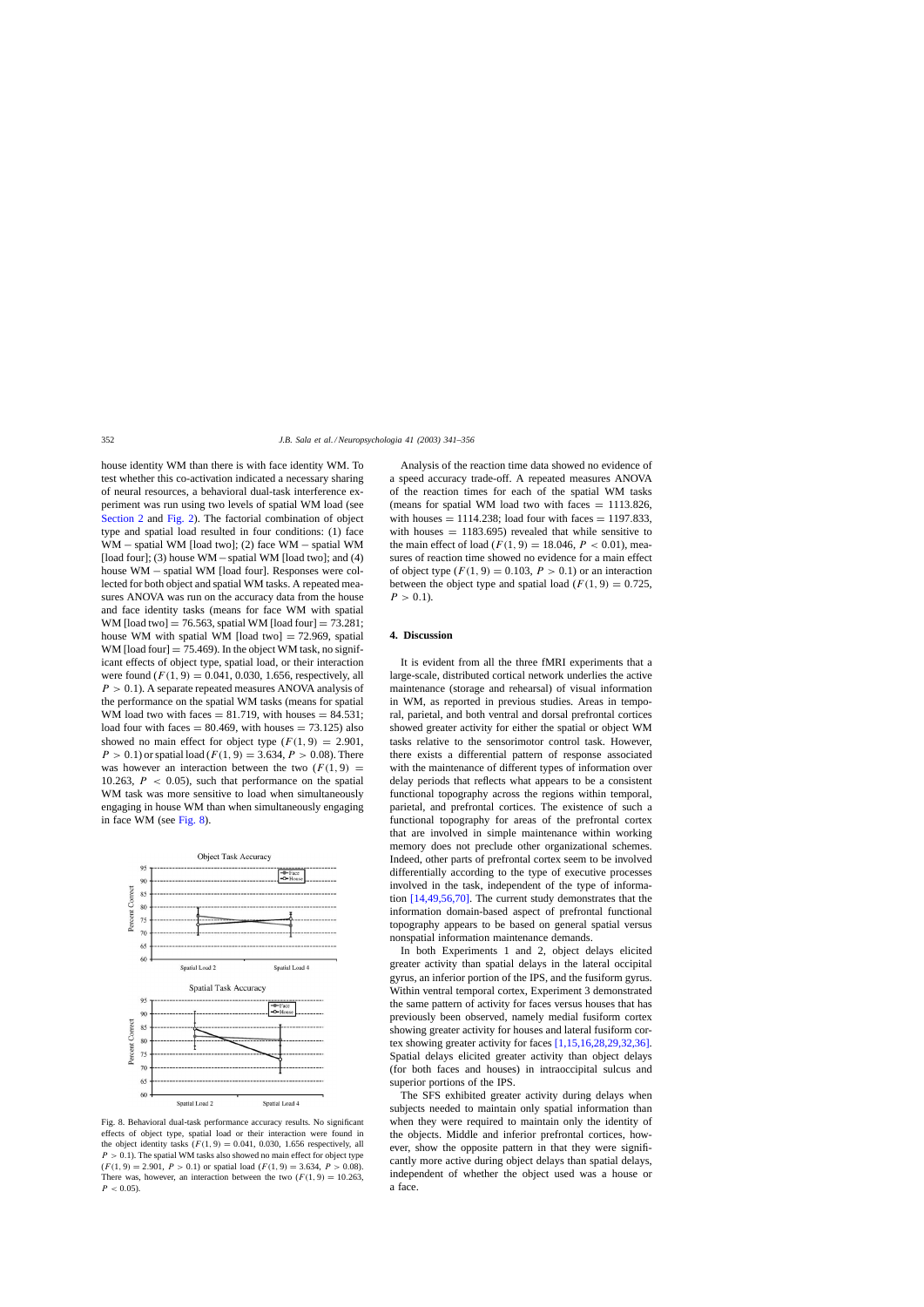House identity WM did, however, produce a different pattern of response than did face identity WM. Superior and right middle prefrontal cortices showed greater delay activity for houses than for faces, while left inferior prefrontal cortex showed the opposite pattern with more activity for faces than for houses (direct tests of hemispheric laterality were not significant, however). The intraoccipital sulcus and superior IPS also showed greater activity for houses than faces. Therefore, regions of occipital, parietal and prefrontal cortex that in Experiments 1 and 2 had a greater relative response in spatial WM than object WM were engaged more by the maintenance of house identity than face identity. This result is consistent with the finding in the region-based analysis of Experiment 1 that, within the SFS, the difference between the object identity and the location activations was greater for faces than for houses.

In any WM task involving a stimulus presentation followed by a memory delay, there will inevitably be some difficulty in distinguishing hemodynamic activation that is due strictly to maintenance processes during the delay from activation that is related to the presentation of the stimulus itself. To test whether the delay period activity was sustained throughout the 9 s, we re-analyzed the data from Experiment 1 with three separate regressors for the beginning, middle and end of the delay period. There were no significant differences between the beginning and middle of the delay versus the end of the delay regarding the magnitude of activation relative to the control task for any of the four WM tasks in any area, except for the house location task within the SFS. For the house location task within the SFS, the magnitude of activation was significantly less at the end of the delay than at the beginning. This decreasing delay activity, however, does not change the main result. Considering only the regressor for the end of the delay, the difference between the face location and face identity was again significantly greater than the difference between the house location and house identity within SFS, as was observed using the regressor covering the entire delay period (see [Fig. 7\).](#page-10-0) From the reaction times for the three different tasks (location, house identity and face identity) there were apparently differences in the amount of time spent processing the different stimulus types. These differences in reaction times, however, do not explain the patterns of activation. The location task had the shortest reaction time, followed by face identity, and then house identity. The activation patterns, however, were more similar for house identity and location than for face identity and location.

Given that face, house, and location WM tasks all show overlapping activation patterns, the question arises as to what degree performance on spatial and object WM tasks depend on the same set of neural resources. The activation patterns suggest that the neural system for house identity WM overlaps to a greater extent with the neural system for spatial WM than does that for face WM. The results of the behavioral dual task experiment support this conclusion. Performance on the spatial WM task was more sensitive to load

when simultaneously engaging in house WM than in face WM, suggesting that house WM consumes a greater part of the limited capacity of the neural system for spatial WM, than does face WM.

These results suggest a different perspective on the traditional "what" versus "where" definitions of the dorsal and ventral visual pathways [\[74\]an](#page-15-0)d their projections to prefrontal cortex. The dorsal pathway, including the parietal and superior prefrontal areas, may be involved in analyzing spatial aspects of object vision in addition to perception and WM for spatial locations of objects and for reaching movements toward objects (e.g. [\[12,25,26,74\].](#page-13-0) The ventral pathway, on the other hand, may represent the aspects of the visual appearance of objects such as color, texture and shape. However, the representation of objects themselves in WM may be distributed across dorsal and ventral regions of visual and prefrontal cortex.

One possible "spatial" aspect of house stimuli is that they may be perceived as landmarks that play a role in navigation. Houses strongly activate the medial fusiform gyrus, an area that is also activated by other scenes depicting three-dimensional spaces and that has been called the "parahippocampal place area" [\[16\].](#page-13-0) Further studies of the "parahippocampal place area," however, suggest that the crucial factor in activating this area while viewing places is the perception of the spatial layout of the scene [\[15\],](#page-13-0) rather than navigation through the scene.

Patients with bilateral parietal damage (Balint syndrome) cannot perceive more than one object in the visual field and have difficulty on a wide variety of spatial tasks. Studies suggest that these patients also have difficulty perceiving the spatial organization of features within an object, suggesting that parietal cortex plays a role in spatial aspects of object vision as well as object localization [\[65\].](#page-14-0) Some categories of objects may require a greater representation of spatial information than would other categories of objects. Research suggests that the visual processing of faces and houses differ in that faces are processed holistically while houses are subject to decomposition into parts [\[71\].](#page-14-0) The organization and layout of features composing house stimuli necessary for the perception of houses may be represented by the coding of spatial relationships among parts by the dorsal visual stream.

Greater activation of parietal cortex for houses than for faces has been observed previously in studies of object perception [\[28,29,31,32\].](#page-13-0) The preferential involvement of the dorsal visual stream for the perception of houses relative to faces suggests that prefrontal areas engaged most by the maintenance of spatial information would also be more involved in the maintenance of house identity than that of face identity, as they were in both Experiments 1 and 3.

This interpretation could help explain the apparently contradictory results in the literature regarding the degree of segregation of object and location information in prefrontal cortex. Geometrical shapes, as have been used in previous studies (e.g. [\[58\]\),](#page-14-0) may contain relatively greater amounts of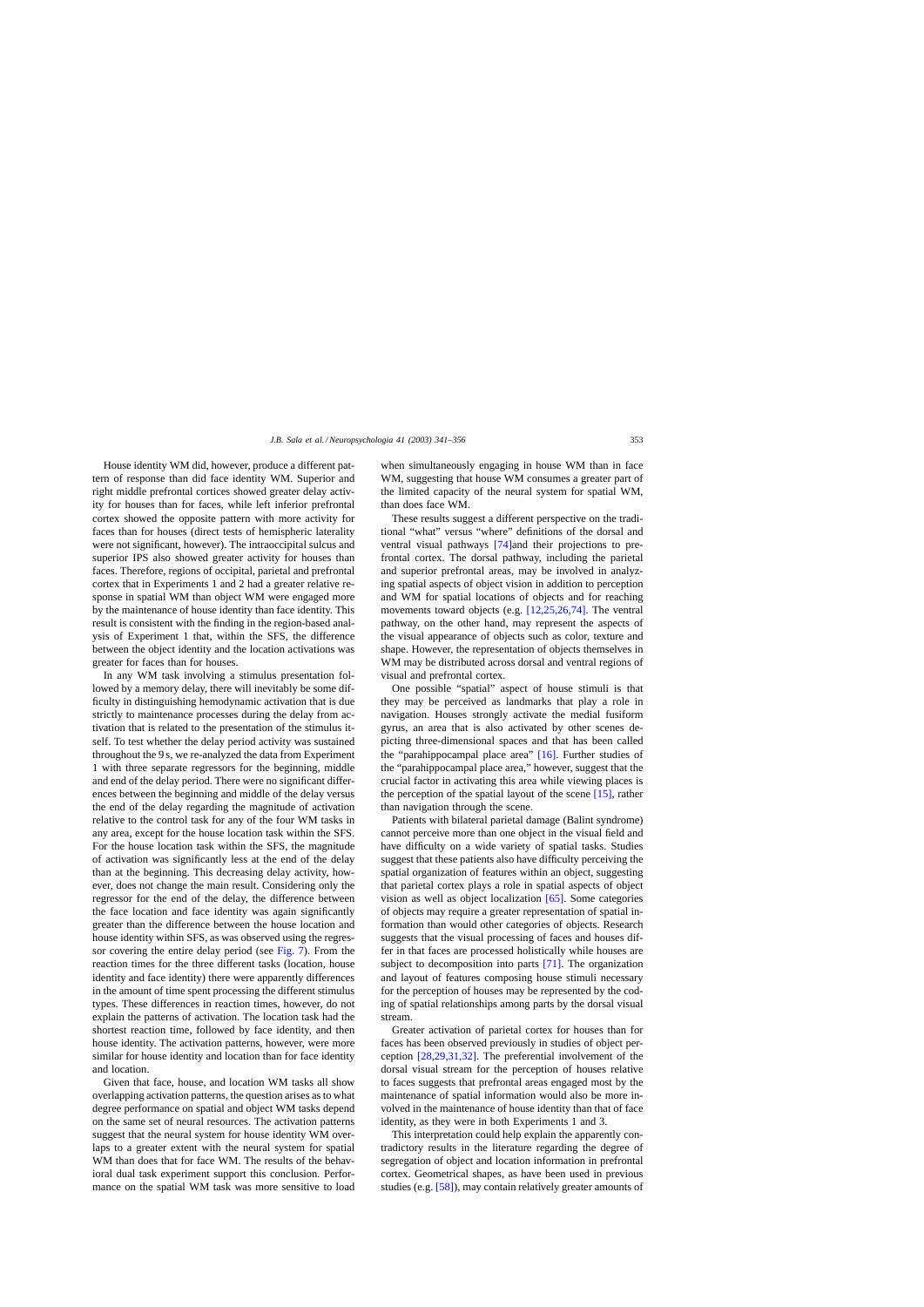<span id="page-13-0"></span>spatial information and relatively less information regarding ventral pathway attributes such as color and texture. This would lead to a greater involvement of superior prefrontal and less involvement of inferior prefrontal for the maintenance of these objects, thus lessening differences in activation between the "object" and "spatial" tasks. Pollman and Yves von Cramon [\[57\]](#page-14-0) came to a similar conclusion concerning delay activity of the SFS in an object WM task using "three-dimensional paper-clip" objects. In their study, the subjects had to maintain representations of "distorted paper-clips" that differed as to the angular disparity between the projections of the object. Delay period activity in the SFS was attributed to the maintenance of this spatial component of the objects. It appears that the regions of prefrontal cortex that contribute to the active maintenance over delay periods do show a functional topography according to the type of information being maintained. However, this is manifested as a graded response pattern indicative of the general spatial or nonspatial information maintenance demands rather than an absolute division between "object" and "location" WM tasks.

#### **Acknowledgements**

The authors wish to thank the entire staff of the F.M. Kirby Research Center for Functional Brain Imaging for assistance with data collection and storage. We thank Dr. Ed Awh for suggestions concerning behavioral testing, Dr. Steven Yantis and John Serences for assistance with the collection of behavioral data, and Dr. Scott Slotnick and John Serences for programming assistance. We thank Drs. Ed Awh and James Haxby for helpful comments on an earlier draft of the manuscript. This work was supported by a grant from the National Institute of Mental Health (R01MH61625). Pia Rämä is supported by the Academy of Finland.

#### **References**

- [1] Aguirre GK, Zarahn E, D'Esposito M. An area within human ventral cortex sensitive to "building" stimuli. Neuron 1998;21:373–83.
- [2] Alain C, Arnott S, Hevenor S, Graham S, Grady C. "What" and "where" in the human auditory system. Proceedings of the National Academy of Sciences of the United States of America 2001;98:12301–6.
- [3] Awh E, Jonides J, Smith EE, Schumacher EH, Koeppe RA, Katz S. Dissociation of storage and rehearsal in verbal working memory: evidence from positron emission tomography. Psychological Science 1996;7:25–31.
- [4] Baker SC, Frith CD, Frackowiak RS, Dolan RJ. Active representation of shape and spatial location in man. Cerebral Cortex 1996;6:612–9.
- [5] Bechara A, Damasio H, Tranel D, Anderson S. Dissociation of working memory from decision making within the human prefrontal cortex. Journal of Neuroscience 1998;18:428–37.
- [6] Belger A, Puce A, Krystal JH, Gore JC, Goldman-Rakic PS, McCarthy G. Dissociation of mnemonic and perceptual processes during spatial and nonspatial working memory using fMRI. Human Brain Mapping 1998;6:14–32.
- [7] Carlesimo G, Perri R, Turriziani P, Tomaiuolo F, Caltagirone C. Remembering what but not where: independence of spatial and visual working memory in the human brain. Cortex 2001;36:519–34.
- [8] Carlson S, Martinkauppi S, Rämä P, Salli E, Korvenoja A, Aronen HJ. Distribution of cortical activation during visuospatial *n*-back tasks as revealed by functional magnetic resonance imaging. Cortex 1998;8:743–52.
- [9] Cohen JD, Perlstein WM, Braver TS, Nystrom LE. Temporal dynamics of brain activation during a working memory task. Nature 1997;386:604–48.
- [10] Courtney SM, Ungerleider LM, Keil K, Haxby JV. Object and spatial visual working memory activate separate neural systems in human cortex. Cerebral Cortex 1996;6:39–49.
- [11] Courtney SM, Ungerleider LG, Keil K, Haxby JV. Transient and Sustained activity in a distributed neural system for human working memory. Nature 1997;386:608–11.
- [12] Courtney SM, Petit L, Maisog JM, Ungerleider LG, Haxby JV. An area specialized for spatial working memory in human frontal cortex. Science 1998;279:1347–51.
- [13] Cox RW. AFNI: software for analysis and visualization of functional magnetic resonance neuroimages. Computers and Biomedical Research 1996;29:162–73.
- [14] D'Esposito M, Postle BR, Ballard D, Lease J. Maintenance versus manipulation of information held in working memory: an event-related fMRI study. Brain and Cognition 1999;41:66–86.
- [15] Epstein R, Harris A, Stanley D, Kanwisher N. The parahippocampal place area: recognition, navigation, or encoding? Neuron 1999;23: 115–25.
- [16] Epstein R, Kanwisher N. A cortical representation of the local visual environment. Nature 1998;392:598–601.
- [17] Fiez JA, Raife EA, Balota DA, Schwarz JP, Raichle ME, Petersen SE. A positron emission tomography study of the short-term maintenance of verbal information. Journal of Neuroscience 1996;16:808–22.
- [18] Friston KJ, Holmes AP, Poline JB, Grasby PJ, Williams CR, Frackowiak RS. Analysis of fMRI time-series revisited. NeuroImage 1995;2:45–53.
- [19] Friston KJ, Holmes AP, Worsley KJ. How many subjects constitute a study? NeuroImage 1999;10:1–5.
- [20] Funahashi S, Bruce CJ, Goldman-Rakic PS. Mnemonic coding of visual space in the monkey's dorsolateral prefrontal cortex. Journal of Neurophysiology 1989;61:331–49.
- [21] Funahashi S, Bruce CJ, Goldman-Rakic PS. Dorsolateral prefrontal lesions and oculomotor delayed-response performance: evidence for mnemonic "scotomas". Journal of Neuroscience 1993;13:1479–97.
- [22] Fuster JM, Alexander GE. Neuron activity related to short-term memory. Science 1971;173:652–4.
- [23] Fuster JM. Unit activity in prefrontal cortex during delayed-response performance: neuronal correlates of transient memory. Journal of Neurophysiology 1973;36:61–78.
- [24] Fuster JM. The prefrontal cortex: anatomy, physiology, and neuropsychology of the frontal lobe. 3rd ed. Philadelphia (PA): Lippencott-Raven; 1997.
- [25] Goldman-Rakic PS. Cellular basis of working memory. Neuron 1995;14:477–85.
- [26] Goodale MA, Milner AD. Separate visual pathways for perception and action. Trends in Neuroscience 1992;15:20–5.
- [27] Gusnard DA, Raichle ME. Searching for a baseline: functional imaging and the resting human brain. Nature Reviews Neuroscience 2001;2:685–94.
- [28] Haxby JV, Gobbini MI, Furey ML, Ishai A, Schouten JL, Pietrini P. Distributed and overlapping representations of faces and objects in ventral temporal cortex. Science 2001;293:2425–30.
- [29] Haxby JV, Ungerleider LG, Clark VP, Schouten JL, Hoffman EA, Martin A. The effect of face inversion on activity in human neural systems for face and object perception. Neuron 1999;22:189–99.
- [30] Haxby JV, Maisog JM, Courtney SM. Multiple regression analysis of effects of interest in fMRI time series. In: Fox P, Lancaster J,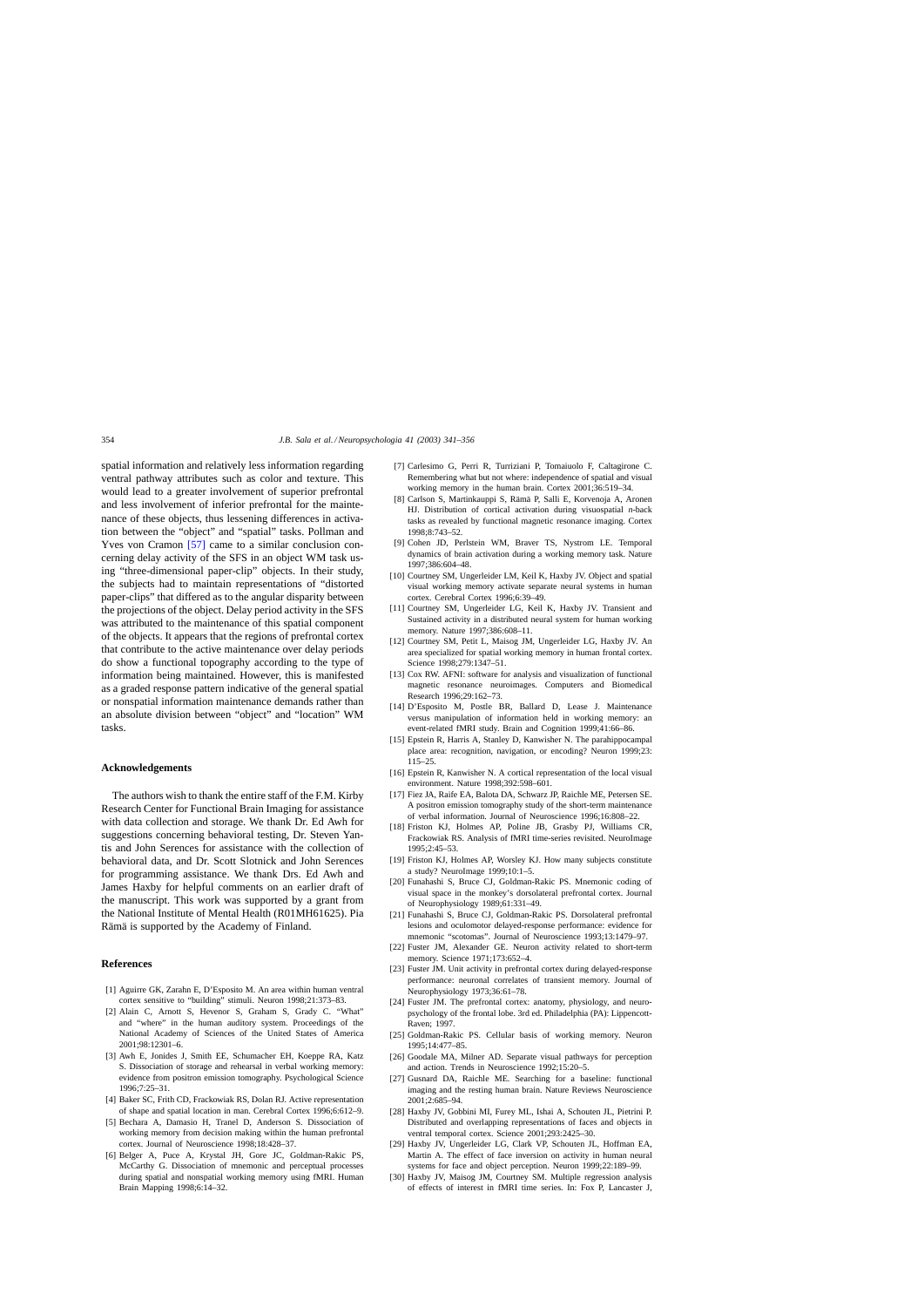<span id="page-14-0"></span>Friston K, editors. Mapping and modeling the human brain. New York: Wiley, in press.

- [31] Ishai A, Ungerleider LG, Martin A, Haxby JV. The representation of objects in the human occipital and temporal cortex. Journal of Cognitive Neuroscience 2000;12(Suppl 2):35–51.
- [32] Ishai A, Ungerleider LM, Martin A, Schouten JL, Haxby JV. Distributed representation of objects in the human ventral visual pathway. Proceedings of the National Academy of Sciences of the United States of America 1999;96:9379–84.
- [33] Jeannerod M, Rossetti Y. Visuomotor coordination as a dissociable visual function: experimental and clinical evidence. Baillieres Clinical Neurology 1993;2:439–60.
- [34] Jonides J, Smith EE, Koeppe RA, Awh E, Minoshima S, Mintun MA. Spatial working memory in humans as revealed by PET. Nature 1993;363:623–5.
- [35] Jonides J, Schumacher EH, Smith EE, Lauber EJ, Awh E, Minoshima S, et al. Verbal working memory load affects regional brain activation as measured by PET. Journal of Cognitive Neuroscience 1997;9:462– 75.
- [36] Kanwisher N, McDermott J, Chun MM. The fusiform face area: a module in human extrastriate cortex specialized for face perception. Journal of Neuroscience 1997;17:4302–11.
- [37] Kubota K, Niki H. Prefrontal cortical unit activity and delayed cortical unit activity and delayed alternation performance in monkeys. Journal of Neurophysiology 1971;34:337–47.
- [38] Levy R, Goldman-Rakic PS. Segregation of working memory functions within the dorsolateral prefrontal cortex. Experimental Brain Research 2000;133:23–32.
- [39] McCarthy G, Puce A, Constable RT, Krystal JH, Gore JC, Goldman-Rakic PS. Activation of human prefrontal cortex during spatial and nonspatial working memory tasks measured by functional MRI. Cerebral Cortex 1996;6:600–11.
- [40] Mellet E, Tzourio N, Crivello F, Joliot M, Denis M, Mazoyer B. Functional anatomy of spatial mental imagery generated from verbal instructions. Journal of Neuroscience 1996;16:6504–12.
- [41] Mishkin M, Manning FJ. Non-spatial memory after selective prefrontal lesions in monkeys. Brain Research 1978;143:313–23.
- [42] Mishkin M, Vest B, Waxler M, Rosvold HE. A re-examination of the effects of frontal lesion on object alternation. Neuropsychologia 1969;7:357–63.
- [43] Miller EK, Erickson CA, Desimone R. Neural mechanisms of visual working memory in prefrontal cortex of the macaque. Journal of Neuroscience 1996;16:5154–67.
- [44] Miller EK. The prefrontal cortex: complex neural properties for complex behavior. Neuron 1999;22:15–7.
- [45] Mottaghy FM, Gangitano M, Sparing R, Krause BJ, Pascual-Leone A. Segregation of areas related to visual working memory in the prefrontal cortex revealed by rTMS. Cerebral Cortex 2002;12:369– 75.
- [46] Nystrom LE, Braver TS, Sabb FW, Delgado MR, Noll DC, Cohen JD. Working memory for letters, shapes, and locations: fMRI evidence against stimulus-based regional organization in human prefrontal cortex. NeuroImage 2000;11:424–46.
- [47] O'Scalaidhe SP, Wilson FA, Goldman-Rakic PS. Areal segregation of face-processing neurons in prefrontal cortex. Science 1997;278:1135– 8.
- [48] O'Scalaidhe SP, Wilson FA, Goldman-Rakic PS. Face-selective neurons during passive viewing and working memory performance of rhesus monkeys: evidence for intrinsic specialization of neuronal coding. Cerebral Cortex 1999;9:459–75.
- [49] Owen AM, Evans AC, Petrides M. Evidence for a two-stage model of spatial working memory processing within the lateral frontal cortex: a positron emission tomography study. Cerebral Cortex 1996;6:31–8.
- [50] Owen AM, Milner B, Petrides M, Evans AC. Memory for object features versus memory for object location: a positron-emission tomography study of encoding and retrieval processes. Proceedings of the National Academy of Sciences of the United States of America 1996;93:9212–7.
- [51] Owen AM, Stern CE, Look RB, Tracey I, Rosen BR, Petrides M. Functional organization of spatial and nonspatial working memory processing within the human lateral frontal cortex. Proceedings of the National Academy of Sciences of the United States of America 1998;95:7721–6.
- [52] Passingham RE. Delayed matching after selective prefrontal cortex lesions in monkeys (*Macaca mulatta*). Brain Research 1975;92:89– 102.
- [53] Passingham RE. Memory of monkeys (*Macaca mulatta*) with lesions in prefrontal cortex. Behavioral Neuroscience 1985;99:3–21.
- [54] Paulesu E, Frith CD, Frackowiak RS. The neural correlates of the verbal component of working memory. Nature 1993;362:342–3.
- [55] Petit L, Orssaud C, Tzourio N, Crivello F, Berthoz A, Mazoyer B. Functional anatomy of a prelearned sequence of horizontal saccades in humans. Journal of Neurosicence 1996;16:3714–26.
- [56] Petrides M. The role of the mid-dorsolateral prefrontal cortex in working memory. Experimental Brain Research 2000;133:44–54.
- [57] Pollman S, Yves von Cramon D. Object working memory and visuospatial processing: functional neuroanatomy analyzed by eventrelated fMRI. Experimental Brain Research 2000;133:12–22.
- [58] Postle BR, D'Esposito M. "What"–then–"where" in visual working memory: an event-related fMRI study. Journal of Cognitive Neuroscience 1999;11:585–97.
- [59] Postle BR, Stern CE, Rosen BR, Corkin S. An fMRI investigation of cortical contributions to spatial and nonspatial visual working memory. NeuroImage 2000;11:409–23.
- [60] Postle BR, D'Esposito M. Evaluating models of the topographical organization of working memory function in frontal cortex with event-related fMRI. Psychobiology 2000;28:132–45.
- [61] Prabhakaran V, Narayanan K, Zhao Z, Gabrieli JDE. Integration of diverse information in working memory within the frontal lobe. Nature Neuroscience 2000;3:85–90.
- [62] Rainer G, Asaad WF, Miller EK. Memory fields of neurons in the primate prefrontal cortex. Proceedings of the National Academy of Sciences of the United States of America 1998;95:15008–13.
- [63] Rämä P, Sala JB, Gillen JS, Pekar JJ, Courtney SM. Dissociation of the neural systems for working memory maintenance of verbal and nonspatial visual information. Cognitive, Affective, and Behavioral Neuroscience 2001;1:161–71.
- [64] Rao SC, Rainer G, Miller EK. Integration of what and where in the primate prefrontal cortex. Science 1997;276:821–4.
- [65] Robertson L, Treisman A, Friedman-Hill S, Grabowecky M. The interaction of spatial and object pathways: evidence from Balint's syndrome. Journal of Cognitive Neuroscience 1997;9:295–317.
- [66] Rushworth M, Nixon P, Eacott M, Passingham R. Ventral prefrontal cortex is not essential for working memory. Journal of Neuroscience 1997;17:4829–38.
- [67] Smith EE, Jonides J, Koeppe RA, Awh E, Schumacher EH, Minoshima S. Spatial versus object working memory: PET investigations. Journal of Cognitive Neuroscience 1995;7:337–56.
- [68] Smith EE, Jonides J, Koeppe RA. Dissociating verbal and spatial working memory using PET. Cerebral Cortex 1996;6:11–20.
- [69] Stark CEL, Squire LR. When zero is not zero: the problem of ambiguous baseline conditions in fMRI. Proceedings of the National Academy of Sciences of the United States of America 2001;98: 12760–6.
- [70] Stern CE, Owen AM, Tracey I, Look RB, Rosen BR, Petrides M. Activity in ventrolateral and mid-dorsolateral prefrontal cortex during nonspatial visual working memory processing: evidence from functional magnetic resonance imaging. NeuroImage 2000;11:392–9.
- [71] Tanaka JW, Farah MJ. Parts and wholes in face recognition. Quarterly Journal of Experimental Psychology 1993;46A:225–45.
- [72] Talairach J, Tournoux P. Co-planar stereotaxic atlas of the human brain. New York: Thieme; 1988.
- [73] Ungerleider LG, Haxby JV. 'What' and 'where' in the human brain. Current Opinion in Neurobiology 1994;4:157–65.